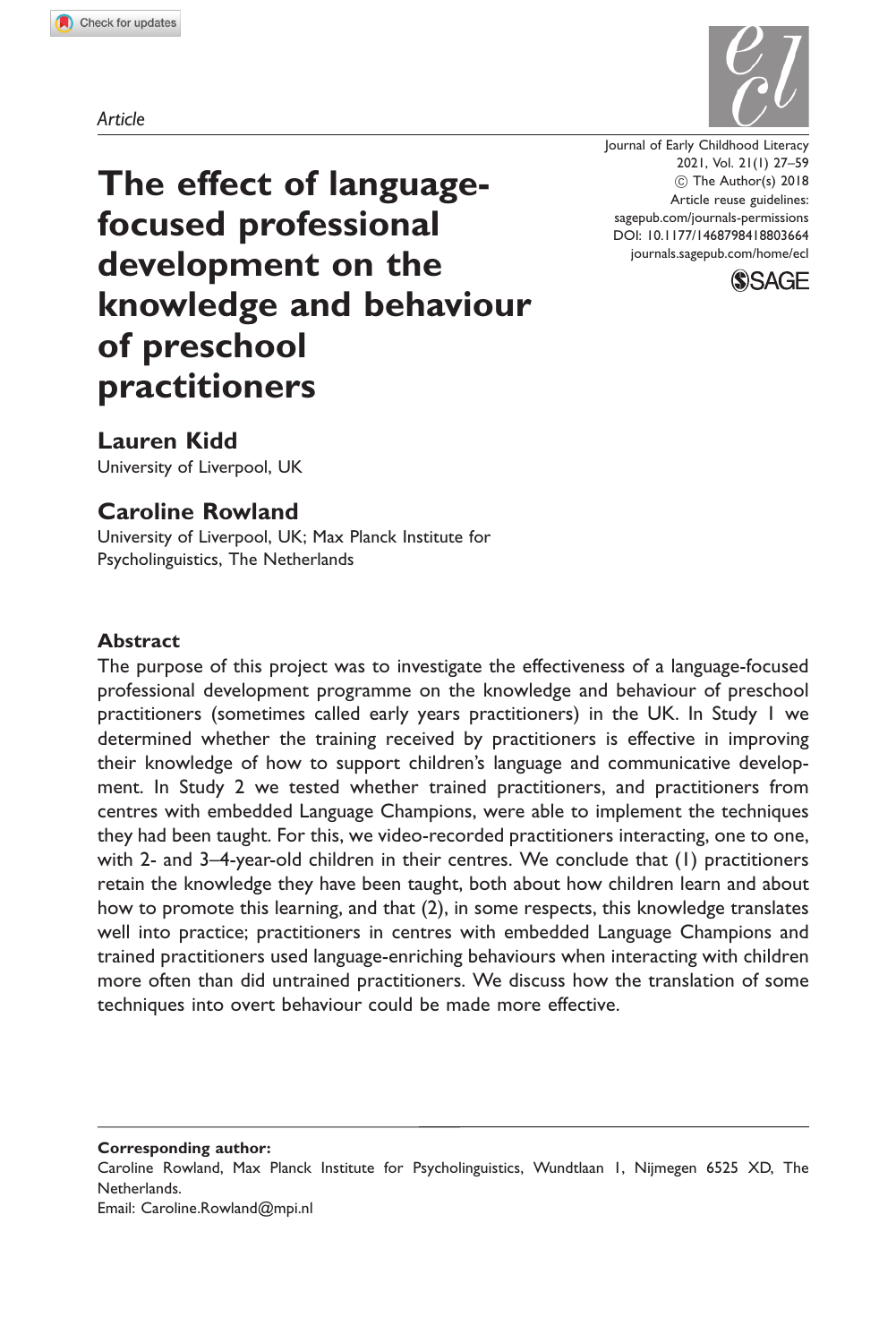#### Keywords

Adult/child talk, childcare training programmes, early intervention, language and communication, language development

Children's literacy development is very much dependent on their early language development. Children who start school with good language skills have a better chance of achieving high levels of literacy, of succeeding in school, of accessing higher education and of being economically successful in adulthood (Waldfogel and Washbrook, 2010). Children's early phonological abilities are essential for their ability to decode text, and their broader oral language skills, such as vocabulary and grammar, are important components of reading comprehension (Bishop and Snowling, 2004). Conversely, persistent communication and language difficulties that are not addressed by suitable intervention and support often lead to difficulties with schooling and reduced life chances (Clegg et al., 1999). Thus, improving children's language and communication before they reach school can be one of the most effective things we can do to boost their ability to succeed in later life (Blanden, 2006).

Crucially, the child's early environment has a significant impact on their language and emergent literacy skills. The quantity and quality of the linguistic input that children receive from their parents predict a substantial amount of the variance we see in the speed of children's vocabulary learning in the preschool years (e.g. Rowe, 2012). Similarly, children who attend good quality day care, with practitioners trained in how to provide them with multiple language learning opportunities, show significantly greater gains in language achievement (Burchinal et al., 2011; Pianta et al., 2002).

Thus, many governments have developed best practice standards to educate practitioners about the importance of early language development and teach them behaviours to implement in the classroom to promote it. In the UK, the Bercow (2008) report drew attention, nationally, to the importance of addressing children's speech, language and communication needs and, ever since, language development has formed a central part of professional development training for preschool practitioners. Similar initiatives have been implemented in other countries (e.g. U.S. Department of Education, 2001).

However, we know from public health initiatives on obesity reduction and smoking cessation that it is difficult to trigger long-term changes in people's behaviour (Marteau and Lerman, 2001; Walls et al., 2009). This problem is just as relevant to training initiatives designed to influence the behaviour of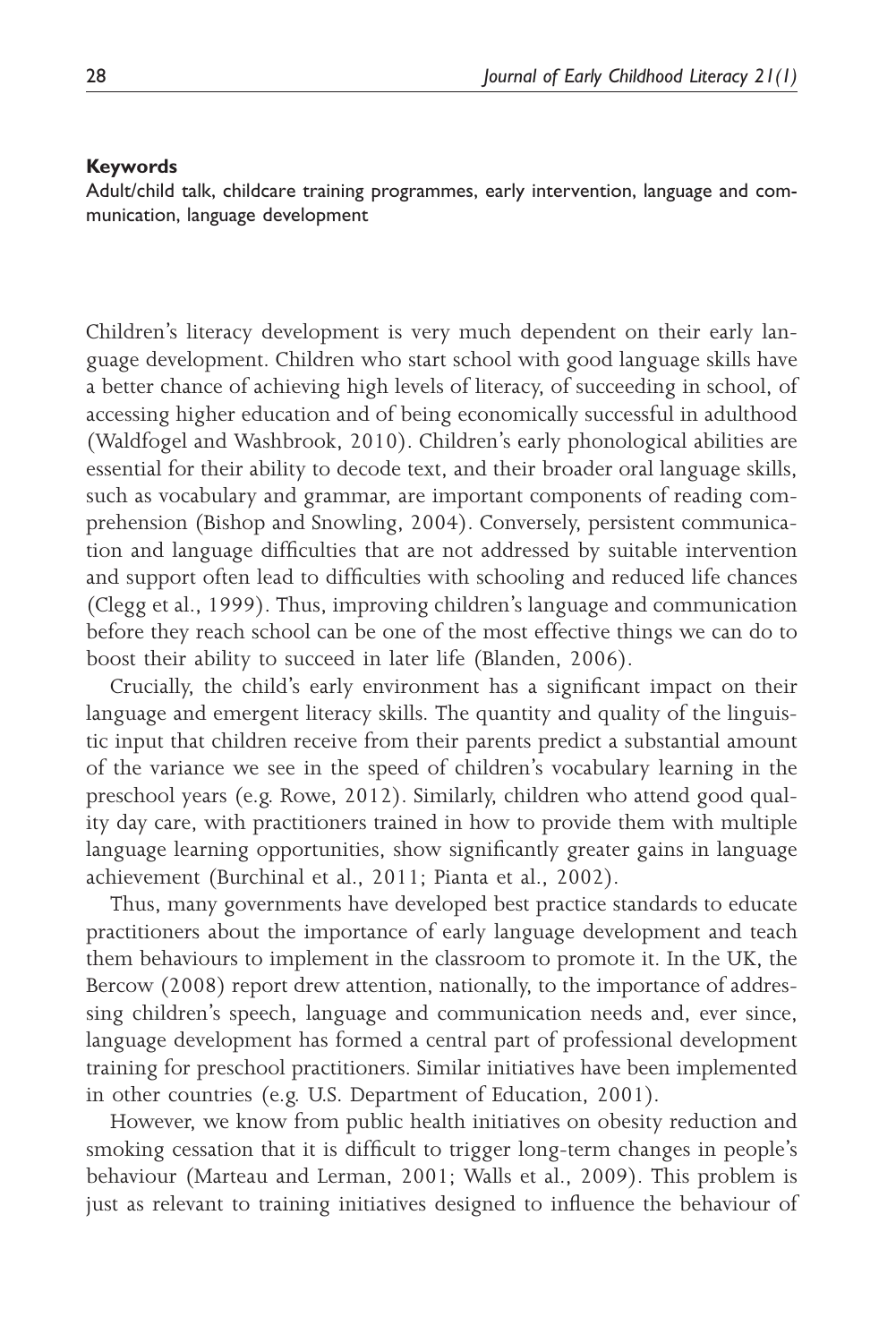professionals in their working lives as it is to those designed to influence public health (Eccles et al., 2012). Thus, it is important to evaluate whether language-focused training programmes deliver practitioners who are not only better informed about language development, but are willing and able to implement language-promoting techniques in their own preschool centres.

Unfortunately, evidence on the effectiveness of such training is still emerging (Hillman and Williams, 2015) and has produced mixed results (Markussen-Brown et al., 2017). In addition, much of the literature evaluates researcher-created interventions rather than professional development training provided by state or private providers (Piasta et al., 2017), and there is some evidence that the latter may be less effective (Markussen-Brown et al., 2017). Similarly, most research studies only evaluate practitioner behaviour on a global, often classroom-based level, rather than at the level of the individual child, even though most training programmes focus on providing advice about how to interact with individual children. There is also significantly more work based in US and Canadian schools than in other countries, many of which have very different preschool education set-ups.

In this project, we evaluated how a language-focused professional development programme, devised in the UK by one Local Authority's School Readiness Team, was implemented by preschool practitioners. We assessed its impact both on practitioner knowledge about how to promote language development, and on how effectively practitioners use language-promoting behaviours when interacting with individual children. Below, we outline the literature that details which types of caregiver behaviour are effective in boosting children's language and describe how this evidence has been implemented in training programmes, before summarizing the aims of the study.

#### How adult communicative behaviour influences child language development

Language-focused professional development programmes are firmly rooted in literature showing that caregiver behaviour has a critical effect on children's language acquisition (though see Lieven, 1994, for evidence of different childcare practices in non-Westernized cultures). First, at the most basic level, adults provide children with a language model; information about the phonemes and words of their language, how to combine words into grammatical sentences, and how to use sentences appropriately in discourse. The quantity (e.g. numbers of words and sentences produced) and diversity (e.g. number of different word types) of the language produced by both parents and practitioners has a substantial effect on how quickly children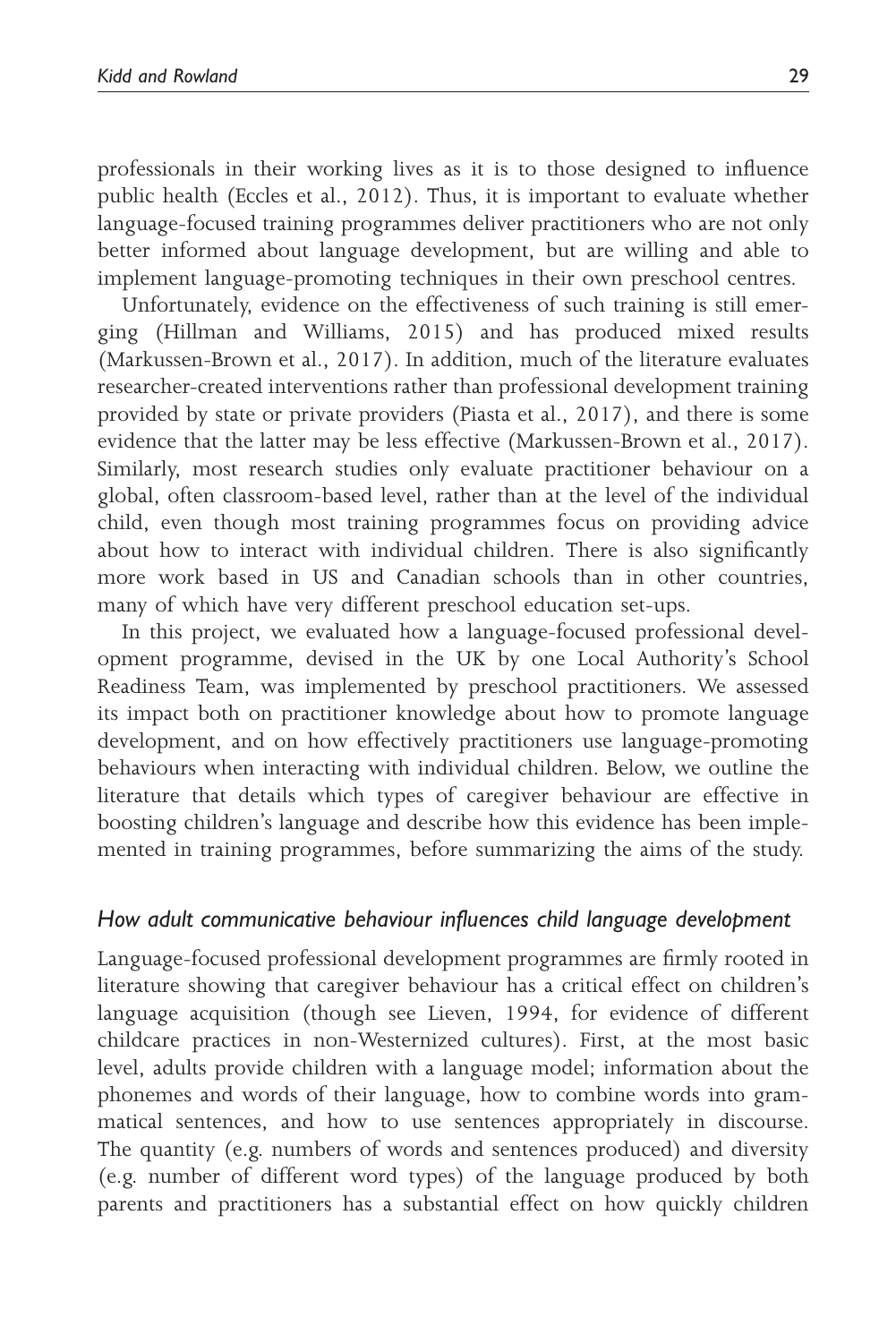acquire vocabulary and grammar (Bornstein et al., 1998; Cartmill et al., 2013; Demir-Vegter et al., 2014; Dickinson and Porche, 2011; Hart and Risley, 1995; Hoff and Naigles, 2002; Hurtado et al., 2008; Huttenlocher et al., 2002, 2010). The numbers of descriptive statements and open questions (i.e. questions that elicit speech from children and encourage conversation) used by parents also positively influence children's language development (see e.g. Hoff-Ginsberg, 1985, 1986; Hoff-Ginsberg and Shatz, 1982). Conversely, talk that is focused on directing children's behaviour or their attentional focus has a negative effect (Barnes et al., 1983; Dunham et al., 1993; Newport et al., 1977; Tomasello and Farrar, 1986), although directives that respond to or encourage the child's continuing attention are positively correlated with language growth (Akhtar, 1999; Vibbert and Bornstein, 1989).

Second, adults encourage language growth by engaging in languagefocused activities with children (see Hoff, 2006 for a review). For example, shared book-reading provides adults with opportunities to model language; they tend to produce more speech overall, to use structurally more complex and lexically more diverse language, and to use more questions, more descriptive language (e.g. object-labelling) and fewer directives during shared reading (Choi, 2000; Goddard et al., 1985; Hoff, 2003; Hoff-Ginsberg, 1991; Jones and Adamson, 1987; Snow et al., 1976; Weizman and Snow, 2001). In fact, the effect of shared reading is so substantial that variability in the amount of reading in the home is a significant predictor of children's vocabulary development, even when other factors such as socio-economic status are taken into account (Payne et al., 1994; Scarborough and Dobrich, 1994). Nursery rhymes and songs that put a clear emphasis on the form of words (e.g. alliteration) also boost children's phonological awareness, a precursor skill for later literacy (Bryant et al., 1989; Dunst et al., 2011).

Third, adults influence children's language development by tailoring their interactions to the child's developmental level. For example, Rowe (2012) assessed age-related changes in the contribution of input quantity and quality to vocabulary growth, looking at the effects of input addressed to children aged 18, 30 and 42 months of age on their vocabulary 12 months later. Younger children (30 months old) seemed to benefit most from repetition, when caregivers repeat a small number of key words. However, at 42 months, lexical diversity (total number of different word types) and sophistication (total number of rare words) were the strongest predictors of vocabulary development. By 54 months, the amount of decontextualized talk in the input (explanations, talk about pretense, narratives) took over as the strongest predictor. This progression makes sense when seen in light of the acquisition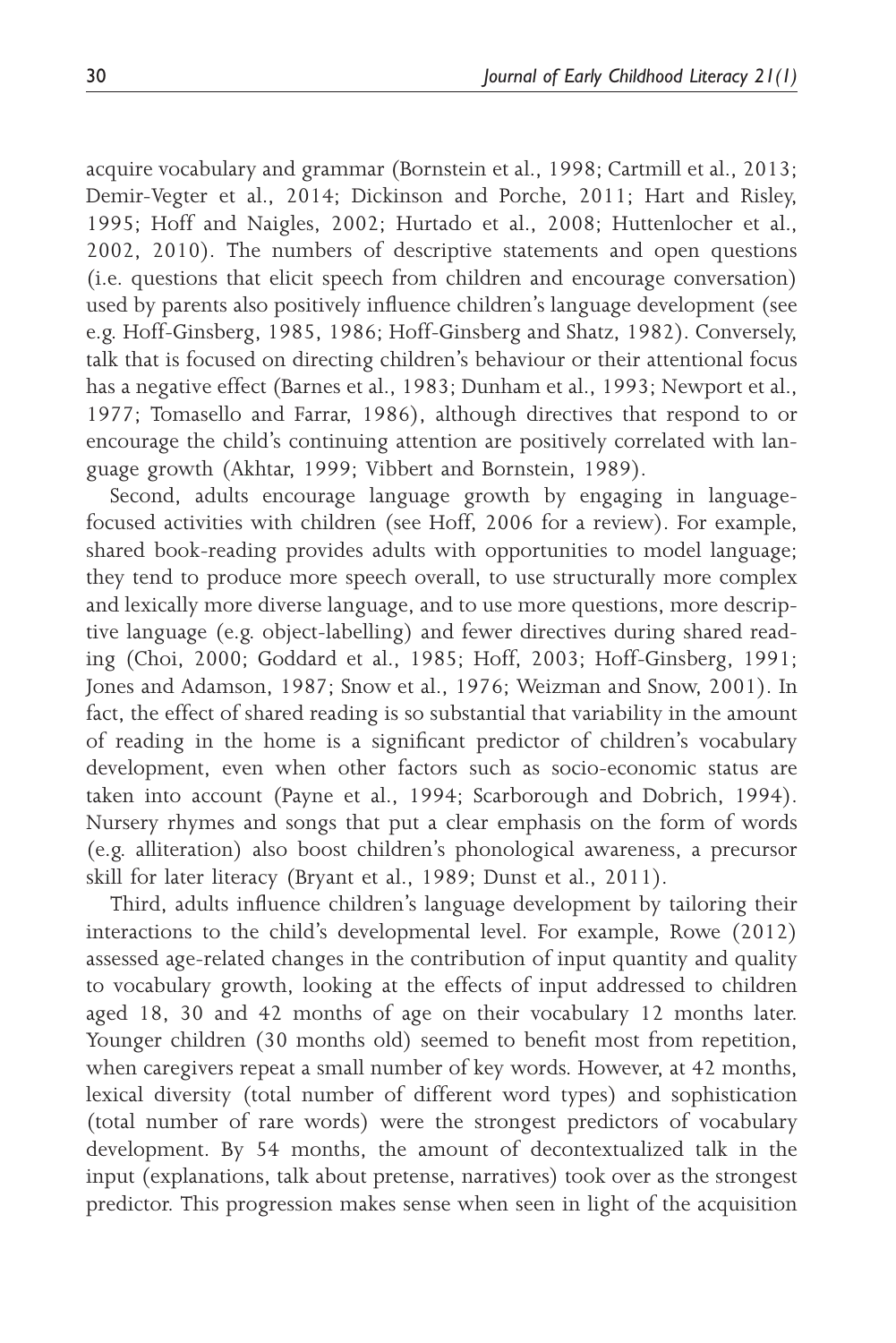tasks facing children at different ages. The youngest children know fewer words, so frequent exposure to a small number of words will be effective. However, later in learning, high frequency words will already have been learnt. Thus, exposure to a larger variety of low frequency words becomes more important. Even later, the introduction of decontextualized language introduces children to a new, different set of (infrequent) words.

Fourth, adults can promote children's language by engaging in a responsive style of interaction in conversations. Children whose caregivers respond more frequently to their early vocalizations reach the 50-word milestone at younger ages (Tamis-LeMonda et al., 1996, 1998). Contingent talk (a style of communication in which the adult talks about what is in the infant's current focus of attention) seems particularly effective; language learning is quicker if adults talk about objects or activities that children are already attending to (see McGillion et al., 2013). However, parental responsiveness overall (e.g. responsiveness to vocalizations, play and focus of attention) is in itself a good predictor of how quickly children achieve the main language milestones (Tamis-LeMonda et al., 2001). More specifically, adults can influence language development by providing feedback on the accuracy of children's own utterances. Although adults do not tend to correct their children's grammar (see Rowland, 2014, for a review), they do provide them with evidence about well-formedness via recasts and expansions, which model an adult-like way of conveying information. Expansions provide additional syntactic and semantic information (e.g. if the child has just said 'the dog', the adult may say 'yes, the dog is barking') and recasts of children's errors are effective at highlighting the correct form without overt correction (e.g. if the child has just said 'trucks big' the adult may say 'yes, the trucks are big'). Both have been shown to promote language development in typically developing children (Nelson et al., 1973; Newport et al., 1977) and in interventions for children with language difficulties (Cleave et al., 2015). In sum, in many different ways, adults mould and shape the nature, speed and success of child language development in the preschool years.

### Language-promoting behaviours in practitioner training programmes

Although some language-focused training programmes focus on how to explicitly teach vocabulary in a lesson-style format (e.g. Phillips et al., 2017), most train practitioners to use the incidental language-promoting strategies summarized above in naturalistic, everyday situations, such as free play, activity-focused play and mealtimes (see online Appendices I, II and III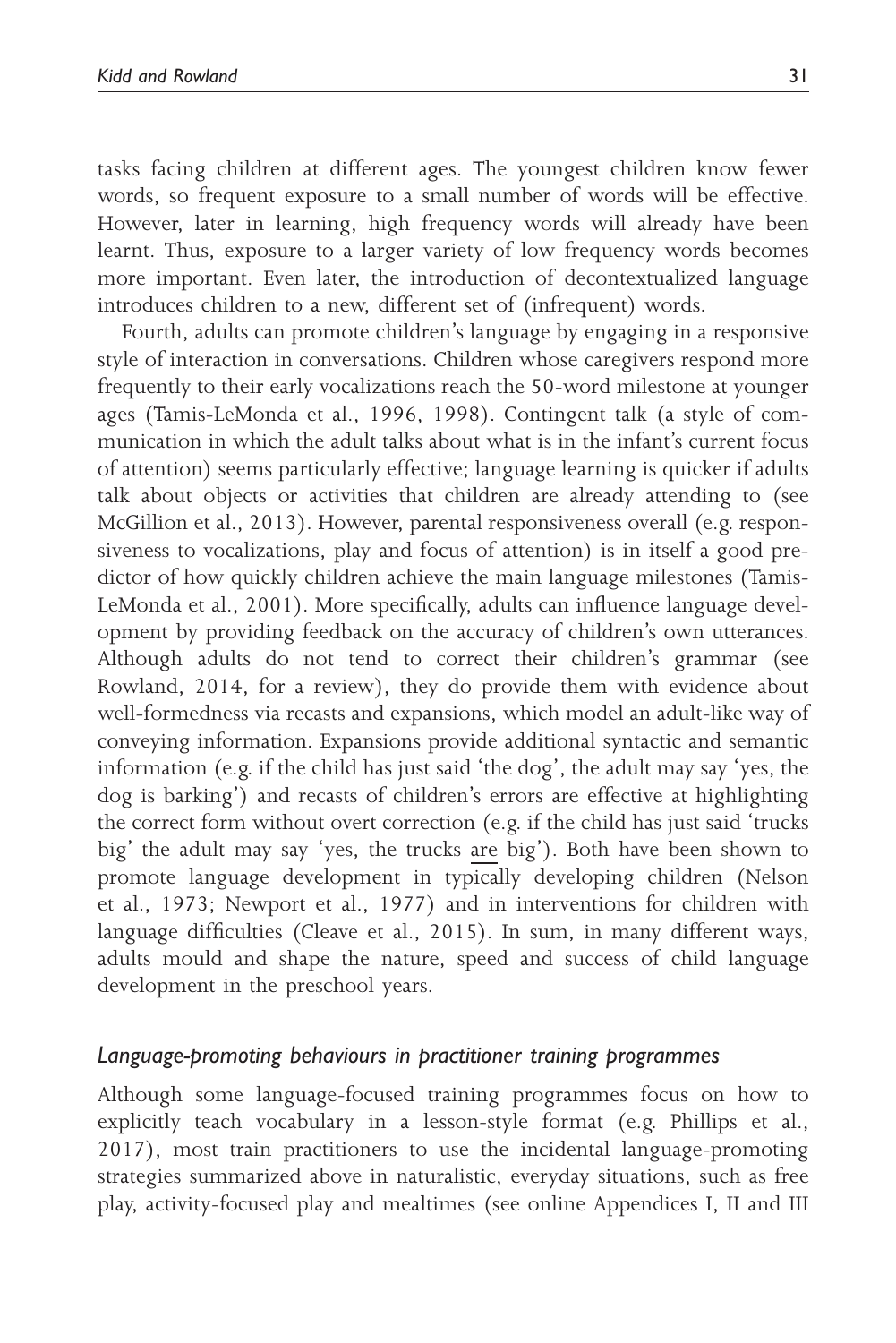for an overview of the type of training offered to practitioners in the UK). The research behind this guidance can be traced back to the literature above and to pedagogical approaches within the education literature.

For example, as detailed in online Appendix II, practitioners are trained to model language in the classroom: to use more and a greater variety of speech, to use particularly useful types of oral language (e.g. comments, open questions), and to provide children with information about the range of words and sentence structures available to them by repeating target words (Beck et al., 2013; Wasik and Hindman, 2014) or using sophisticated language (Dickinson and Porche, 2011). Practitioners are taught to design preschool environments so as to promote language and literacy development, and to engage in activities, such as dialogic reading, songs and nursery rhymes, which facilitate language (see e.g. Lonigan et al., 1999). They are taught how to tailor their interactions with children so that they use language that is appropriate to the child's developmental level; an idea formalized in the pedagogical approach called individualized instruction, which teaches that activities, methods and instruction should be modified, online, to meet the needs of individual learners (Tomlinson, 1999; Tomlinson et al., 2003). Practitioners learn to be responsive to the child: to respond positively to the child's attempts at communication, to pause frequently to allow the child to take a turn in the conversation, to base conversations around child-directed activities, and to use contingent language responsive to the child's interests, all of which allows them to use the children's own interests to teach sophisticated vocabulary and explore challenging topics (Cabell et al., 2015; Gest et al., 2006; Girolametto et al., 2003; Piasta et al., 2012; see Whorrall and Cabell, 2016, Table 1, for a summary). Finally, they are taught to avoid explicit correction when children make errors and, instead, to provide feedback in the form of recasts and expansions (e.g. Cleave et al., 2015; Nicholas et al., 2001).

Given how closely training programmes follow the published literature on techniques known to promote child language acquisition, we might expect to find robust effects of such training: both on practitioners' knowledge about how to support children's language development and on practitioner behaviour when interacting with children. However, training and knowledge provision is often not enough to trigger a long-term change in behaviour (see e.g. Marteau and Lerman, 2001; Walls et al., 2009, for evidence about the difficulty of changing behaviour via public health initiatives) and, indeed, the literature as a whole reports mixed results. For example, Pelatti et al. (2014) found that, despite a significant effort to provide effective language and literacy training in the US over the last 5–10 years, preschool practitioners were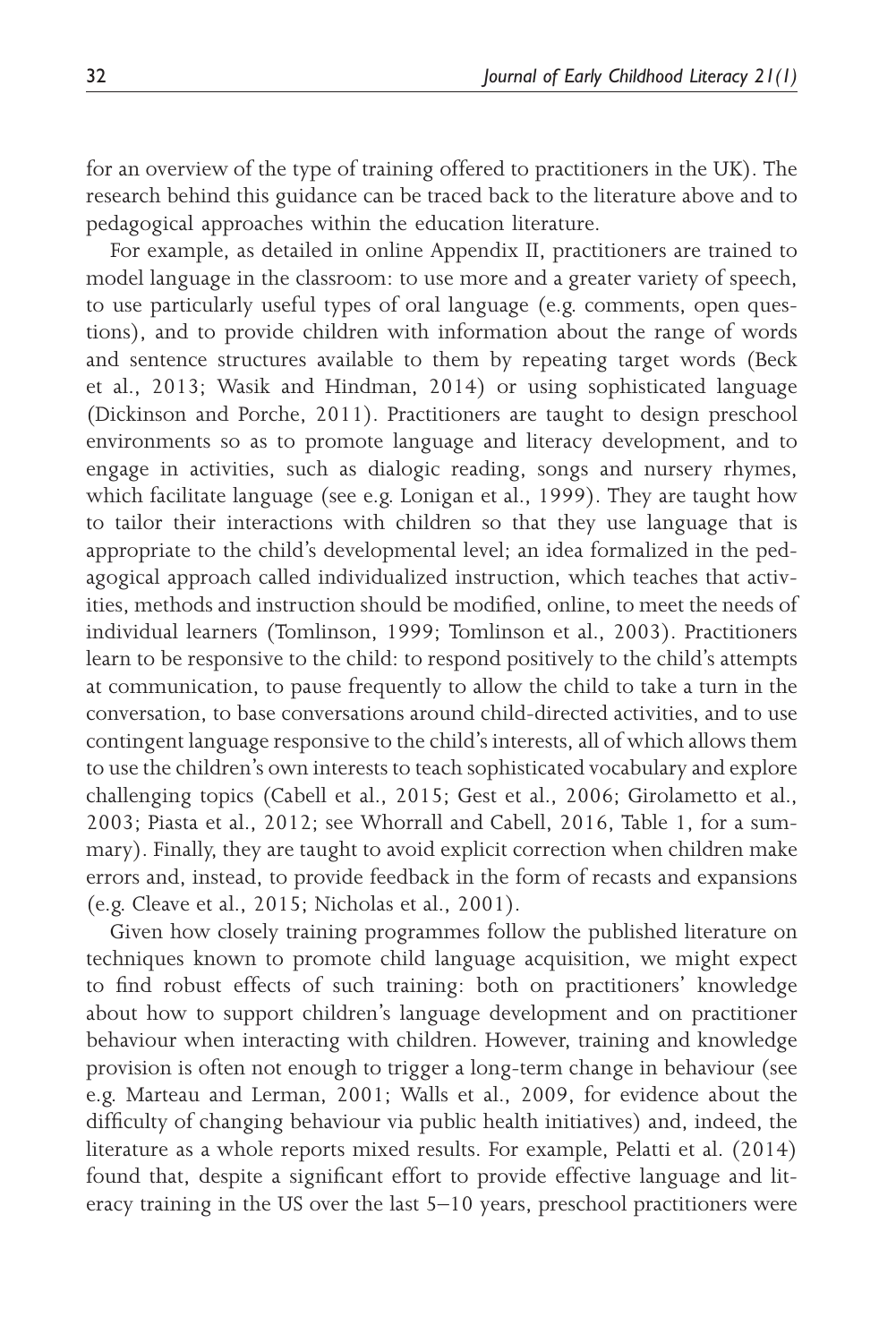still not providing children with many language-learning opportunities. The four-year-olds they studied spent only an average of 3.52 minutes per day in conversations likely to facilitate language development, with large individual differences across practitioners (0–16.83 minutes). Similarly, Dickinson et al. (2013) reported that even during conversation-promoting activities, practitioners provided children with very few opportunities for practising language. Practitioners produced 80 per cent of the talk that occurred, much of which was the practitioner commenting on what the child was doing, with little response from the child (for studies showing small or null effects, see e.g. Buysse et al., 2010; Piasta et al., 2017). On the other hand, some studies have reported positive effects; Early et al. (2017) found a strong positive effect from a state-sponsored training programme (Making the Most of Classroom Interactions) on both the emotional and instructional support provided by preschool practitioners (for other studies that report positive effects on some, or all, outcome variables, see also Landry et al., 2011; Powell et al., 2010; Wasik and Hindman, 2011).

A recent meta-analysis synthesizing the literature up to 2014 (Markussen-Brown et al., 2017) reported an overall small positive effect of languagefocused professional development training on the way in which practitioners interact with, and instruct, children in the classroom (process quality), a large effect on improvements to the physical literacy environment, such as the provision of print resources (structural quality), but no effect on educator knowledge. However, the authors were rightly cautious in their conclusions because the pool of studies eligible to be included was small (25), and because there were moderate-to-large differences in the effect sizes across studies, suggesting heterogeneity in the effectiveness of different training types. In particular, their conclusions about the effectiveness of training on practitioner knowledge were tentative, since they were based on only small numbers of trials. They commented that further studies of more interventions are required before firm conclusions can be drawn. The authors also stated that, since all but one of the included trials were in the US or Canada, the results might not generalize to other countries. In other words, more empirical work, especially in non-North American countries, is needed.

The aim of the present study was to add to the literature on early languagefocused training programmes by evaluating the training provided to preschool practitioners across one Local Authority in the UK (Local Authorities are responsible for providing public services such as education in a local area). This particular Local Authority has a specially commissioned School Readiness Team, whose purpose is to ensure that children are 'school ready'; 'resilient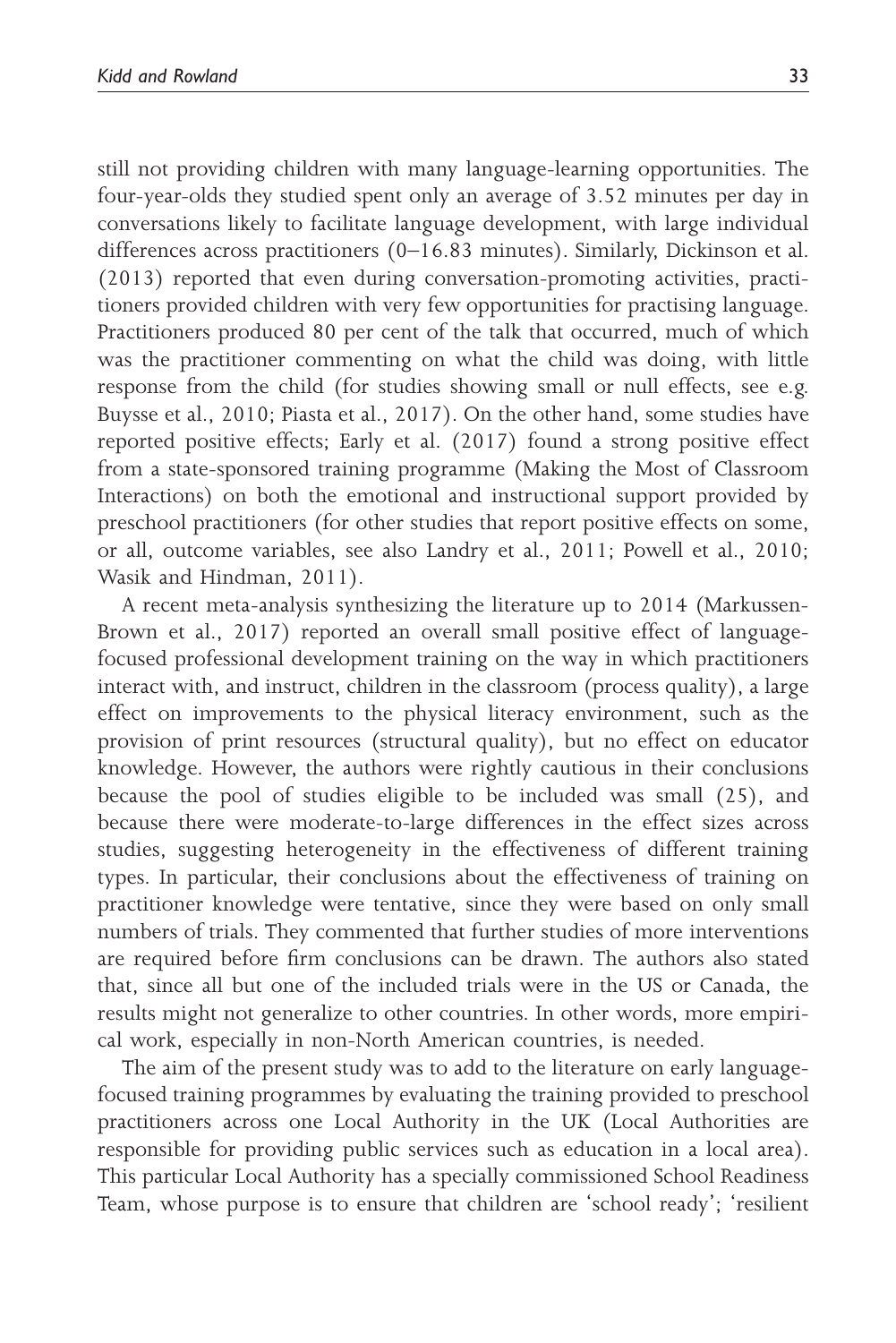and confident, with a keenness to learn and have effective personal and social skills' [\(http://www.seftoneducation.uk/Services/2151](http://www.seftoneducation.uk/Services/2151)). They support and monitor all preschool providers within the local area, including maintained nursery and reception classes, childcare providers and Children's Centres, and do direct work with families. Part of their remit is to provide languagefocused training programmes for practitioners working with children aged 0–5 years, which they do in collaboration with the Authority's speech and language therapy team.

We focused on four aspects of training provision that are under-represented in the literature so far, and thus require further evaluation. First, we evaluated a professional development programme that was designed and developed outside the research community. As Piasta et al. (2017) have pointed out, many published studies evaluate the effect of training devised by researchers, either for the explicit purpose of the study or as a first step towards developing a professional programme. However, most practitioners undergo statesponsored training that is provided by a commercial company or charity, or devised in-house by local speech and language therapist teams, and '[t]here is decidedly little evidence regarding the nature, quality, and impact of such realworld PD offerings and the value-added of such investments' (Piasta et al., 2017: 356). This is particularly worrying since researcher-devised programmes are often delivered on a smaller scale and are more intensive than state-sponsored programmes; both likely to inflate effect sizes (Markussen-Brown et al., 2017). In this study, we evaluate the effect of state-sponsored (i.e. Local Authority) training provided to preschool centres.

Second, we evaluated the effect of training on practitioners' knowledge of language and cognitive development. Many training programmes are based on an implicit theory of change model, which states that improving practitioners' knowledge and beliefs will bring about positive changes in their behaviour by guiding the way in which they select and implement desirable language and literacy practices (Hamre et al., 2012). This implies that knowledge and behaviour change will be linked. However, Markussen-Brown's (2017) meta-analysis, which reported an effect of training on practitioner behaviour but not practitioner knowledge, throws doubt on this as a model of effective behaviour change. That said, there are not yet enough eligible studies to draw robust conclusions. Our second aim is to assess the impact of state-sponsored training provision on educators' knowledge of language and cognitive development and their use of language-promoting behaviour together.

Third, we evaluated the effect of training on different types of practitioners' behaviours by taking a more fine-grained approach than many previous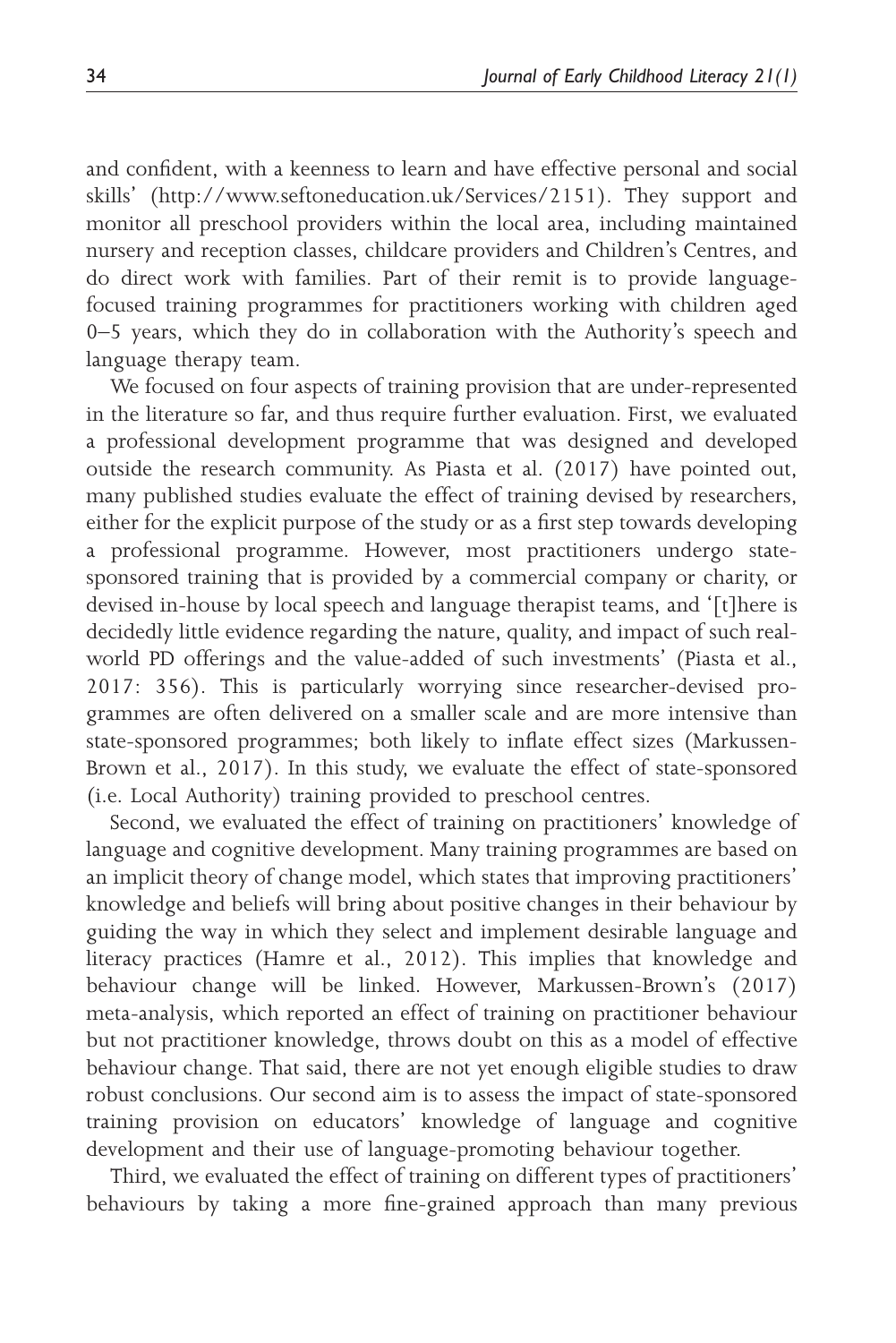studies. Most training provides very specific pieces of advice about how to interact with individual children (see online Appendix II), but most research studies only evaluate practitioner behaviour on a global, often classroombased, level. For example, Pelatti et al. (2014: 450) recorded simply whether practitioners engaged in '[o]pportunities that facilitate young children's general speaking and listening abilities', without coding exactly what techniques practitioners used to provide these opportunities. Similarly, many studies use the Classroom Assessment Scoring System (Pianta et al., 2008), an observation tool of practitioner–child interactions that codes how well practitioners implement their training at a global level. These studies cannot tell us whether practitioners are equally effective at implementing different types of advice (e.g. modelling language, using talk that elicits language from the child, tailoring their interactions to the child's developmental level or using expansions and recasts to feed back on the accuracy of children's own utterances). This is important information; for example, if practitioners are able to faithfully implement language modelling but not feedback, training could be modified, either to remove feedback training because it is ineffective or to find better ways to implement it.

That said, there are a few studies in which different types of languagefacilitating behaviours have been assessed separately. For example, Dickinson et al. (2014) transcribed samples of teacher speech and assessed the quantity (tokens), lexical diversity (number of different word types) and structural complexity (measured by Mean Length of Utterance (MLU)) of speech used by trained practitioners during Book reading, Group Content Instruction and Small Group Content Instruction contexts. However, they did not compare trained with untrained practitioners, nor did they assess how practitioners implemented the techniques they had learned with individual children. Similarly, Cabell et al. (2015) investigated a variety of practitioner behaviours including communication-facilitating strategies (e.g. 'uses comment to cue another turn') and language-modelling behaviours ('stresses and repeats words to make them salient'). However, these behaviours were coded from videos submitted by practitioners for evaluation during the training period and cannot tell us how well practitioners continued to use these behaviours after training. In the present study, we present a novel approach by assessing how practitioners implemented the language-promoting strategies they had previously been taught when interacting in the preschool with individual children.

Finally, as well as looking at the effect of training more generally, we tested the effectiveness of a strategy known as Language Champion (LC) training, at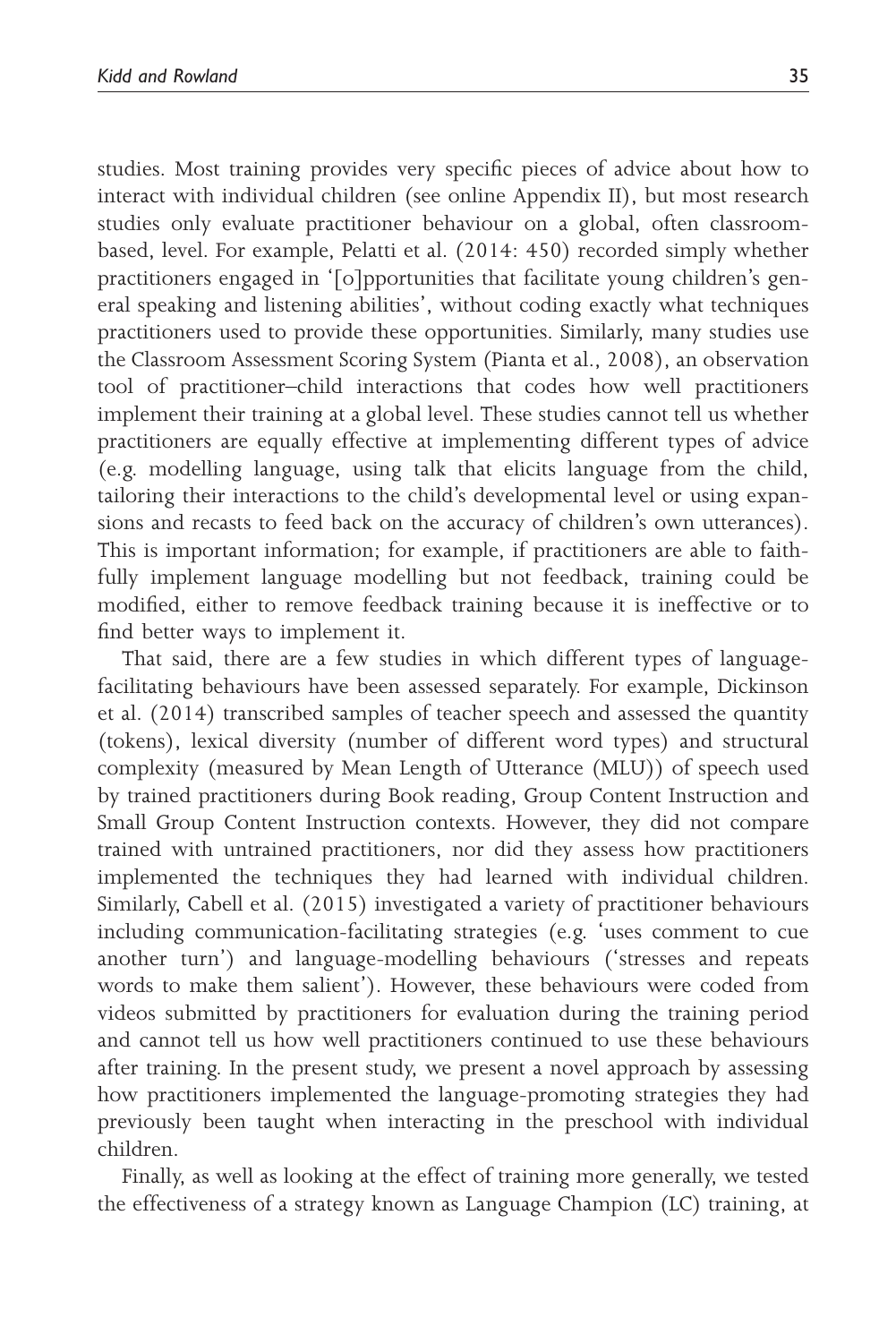the request of our partners in the School Readiness team. In this model, at least one practitioner in a centre receives intensive language-focused training delivered by a speech and language therapist. The LC then acts as an expertise and training hub for their centre, supporting other practitioners, and advising practitioners worried about a child's speech and language. If successful, this strategy is likely to be cost-effective and time-efficient, since not every practitioner in the centre needs to undergo intensive language and communication training.

We present our results in two studies. In study 1 we focused on the effect of training on practitioner's knowledge of language and cognitive development. In study 2 we focused on how well practitioners implemented the languagepromoting behaviours they had been taught. In both studies, we evaluated the effectiveness of the training provided by the Local Authority and compared the effectiveness of LC training with other training programmes.

## Study 1. The effect of language-focused training on practitioner knowledge

In study 1 we tested whether the language-focused training designed and delivered by one Local Authority's School Readiness Team was effective in improving practitioners' knowledge of how to support children's language and cognitive development.

# Method

Participants. Participants were preschool practitioners from centres within a Local Authority in northwest England, UK. All centres within the Local Authority were contacted by their School Readiness Team, and their practitioners were invited to take part. In total, 76 participants took part (all female), 59 who worked in private day nurseries, 14 who worked in preschools or nurseries attached to a school or Children's Centre, and three who worked at a Children's Centre. Eleven of the participants were under 25 years of age, 29 were between 25 and 45 years, and 25 were over 45 years of age (11 participants provided no age data). Twenty-four of the participants also took part in Study 2 below.

Stimuli. We assessed practitioner knowledge with the SPEAK II Survey of Parental Expectations and Knowledge About Language Learning. This was designed specifically to test caregivers' expectations and knowledge of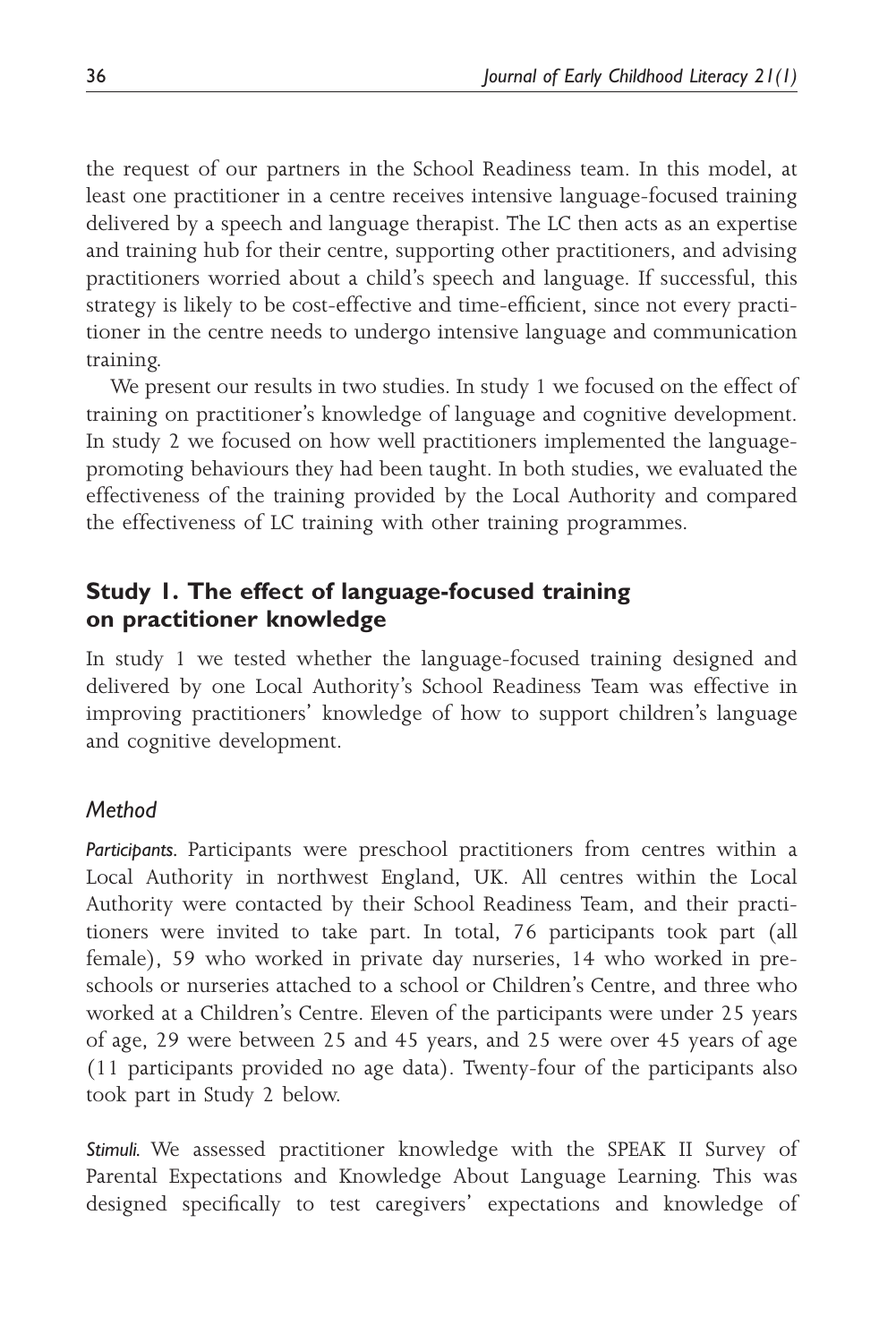young children's cognitive development and language learning, and the behaviours which promote development. It was designed by the researchers at the Thirty Million Word initiative [\(http://thirtymillionwords.org/\)](http://thirtymillionwords.org/), but adapted by the authors for use in the UK with preschool practitioners with the permission of the University of Chicago. Participants rated 24 statements about children's learning between 0 and 5 years of age on 5- or 6-point scales that ranged from strongly agree to strongly disagree (note that we administered a longer version of the checklist but analysed only the 24 items shown to have good reliability and validity; see Suskind et al., n.d.).

SPEAK II asks questions about when to expose children to language, reading and maths, how to support language and literacy development, how to ensure children are ready to learn in school, how to support bilingual children, and the impact of parent engagement and media use on child cognitive and language development. Participants were also asked questions about their age, gender and type of workplace (e.g. preschool attached to a school, private nursery etc.). Finally, we asked them to specify what type of language and communicative development training they had received in the last two years.

Details of the creation of the original SPEAK I and the adaptation to SPEAK II can be found in Suskind et al.  $(n.d., 2016).$ <sup>1</sup> SPEAK II went through a rigorous process of creation including (i) item selection based on the literature and the authors' previous research; (2) revision of instructions, items and response scales through an iterative process involving cognitive interviews, expert consultations and field-testing; (3) evaluation of the psychometric properties (reliability and validity) in three field tests (total  $N = 580$ ) and feedback from expert consultations; and (4) investigation of potential subdomains of the SPEAK through an exploratory factor analysis. The resulting 24-item SPEAK II has the following psychometric properties: items are reliable indicators of participant expectations and knowledge under the Rasch model; the measure has high reliability (Cronbach's alpha of 0.88) and high concurrent validity with other measures (e.g. parental education); and the measure has an overall Flesch Reading Ease score of 74.1 (ranging from 0 to 100, with higher scores represent easier reading levels; Williamson and Martin, 2010).

Procedure. Participants were invited by the School Readiness Team to complete the survey online (via a weblink to Qualtrics) or on paper. The paper version was completed in centres and then posted or handed back to the researcher. All participants gave written consent, online or on paper, to take part. The surveys were completed between November 2015 and April 2016.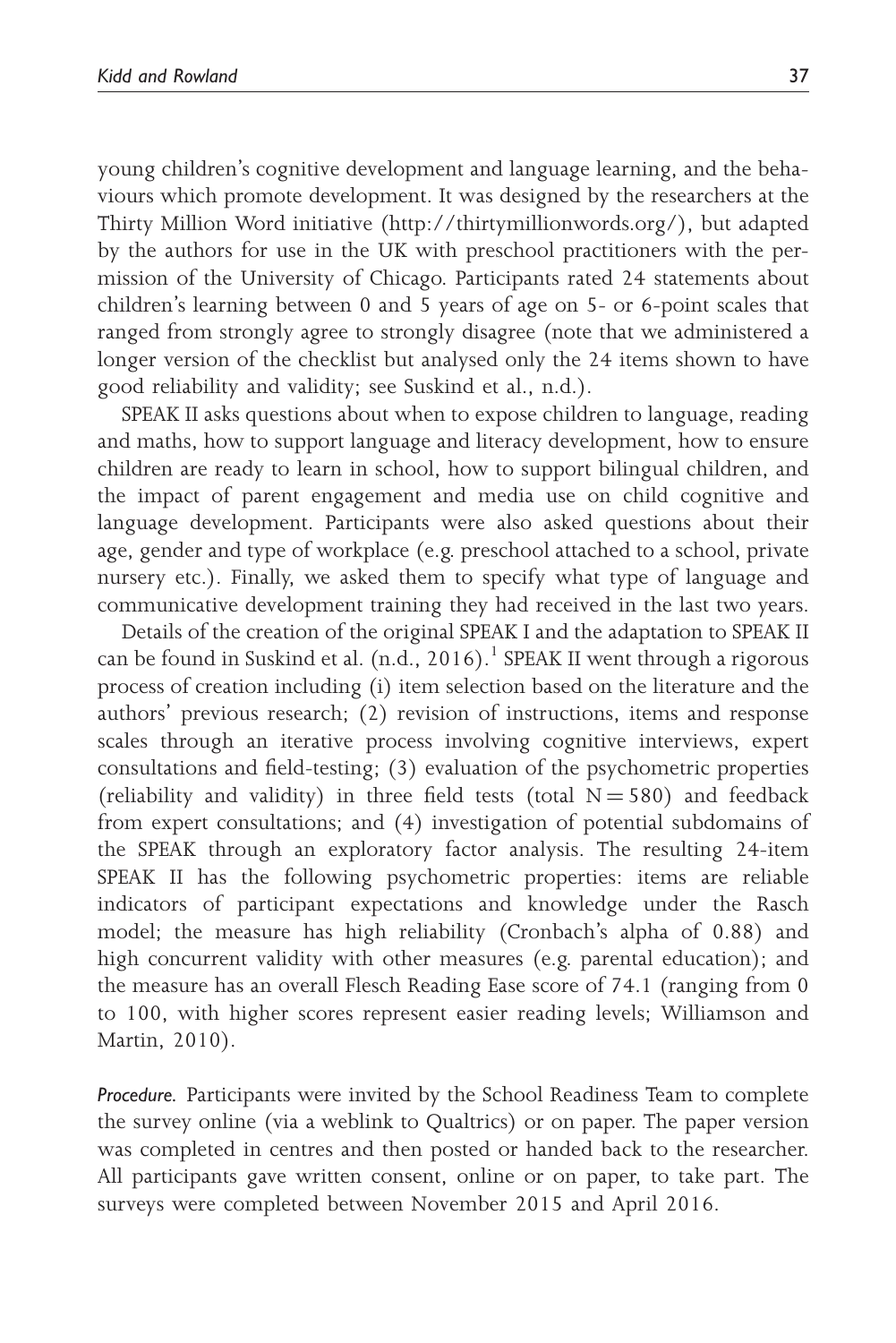Coding. Responses were coded according to the coding scheme provided by the original authors. The 5-point Likert items score from 0 (most incorrect) to 4 (most correct), and the 6-point ordinal items score from 0 (most incorrect) to 5 (most correct). The maximum possible score is 104 and the minimum 0.

## Results and discussion

Forty-four practitioners had attended at least one language and communication training programme, and 32 had received no training at all. Thirty-six of the trained practitioners provided information about the date of their last training course. They had undergone training, on average, seven months before taking part in the study (mean  $= 7.28$ , SD  $= 7.51$ , range  $= 0$  to 36 months). Forty-four of the practitioners told us how many training programmes they had attended; on average, they had attended 1.82 training programmes (SD  $= 0.84$ , range  $= 1-3$ ). The most frequently used training programmes were provided by WellComm ([https://www.gl-assessment.co.](https://www.gl-assessment.co.uk/products/wellcomm/) [uk/products/wellcomm/](https://www.gl-assessment.co.uk/products/wellcomm/), completed by 22 practitioners), ICAN (Early Language Development Program [http://www.ican.org.uk/ELDP,](http://www.ican.org.uk/ELDP) completed by 15 practitioners) and ELKLAN (<http://www.elklan.co.uk/>, completed by 17 practitioners). These are all 'paid-for' resources provided by private companies, with training delivered either in-house or online by the company, or in-house by Local Authority-employed speech and language therapists. Sixteen of the practitioners who received training had received LC training, 28 had received other language-focused training. The LCs had completed a two-day intensive programme created especially for the Local Authority by a Speech and Language Therapist. More details of what was involved in this, and the other most frequently accessed training programmes, can be found in online Appendix III. All programmes were language and communication-specific, and all had similar stated goals of providing practitioners with the confidence and skills to support the communication and language development of children.

Table 1 shows the mean SPEAK II scores. The mean score overall (maximum  $= 104$ ) was 81.22 (SD  $= 9.35$ , range  $= 45-98$ ). Cronbach's alpha indicated that the scale had good internal consistency  $(\alpha = .802)$ . Trained practitioners scored higher than untrained practitioners (see Table 1,  $M = 84.05$  versus 77.34), and LCs scored higher than those who had received other types of training  $(M = 86.88$  versus 82.43).

Tests of normality indicated that the data were suitable for parametric analysis after the removal of two outliers (P29 and P71), despite unequal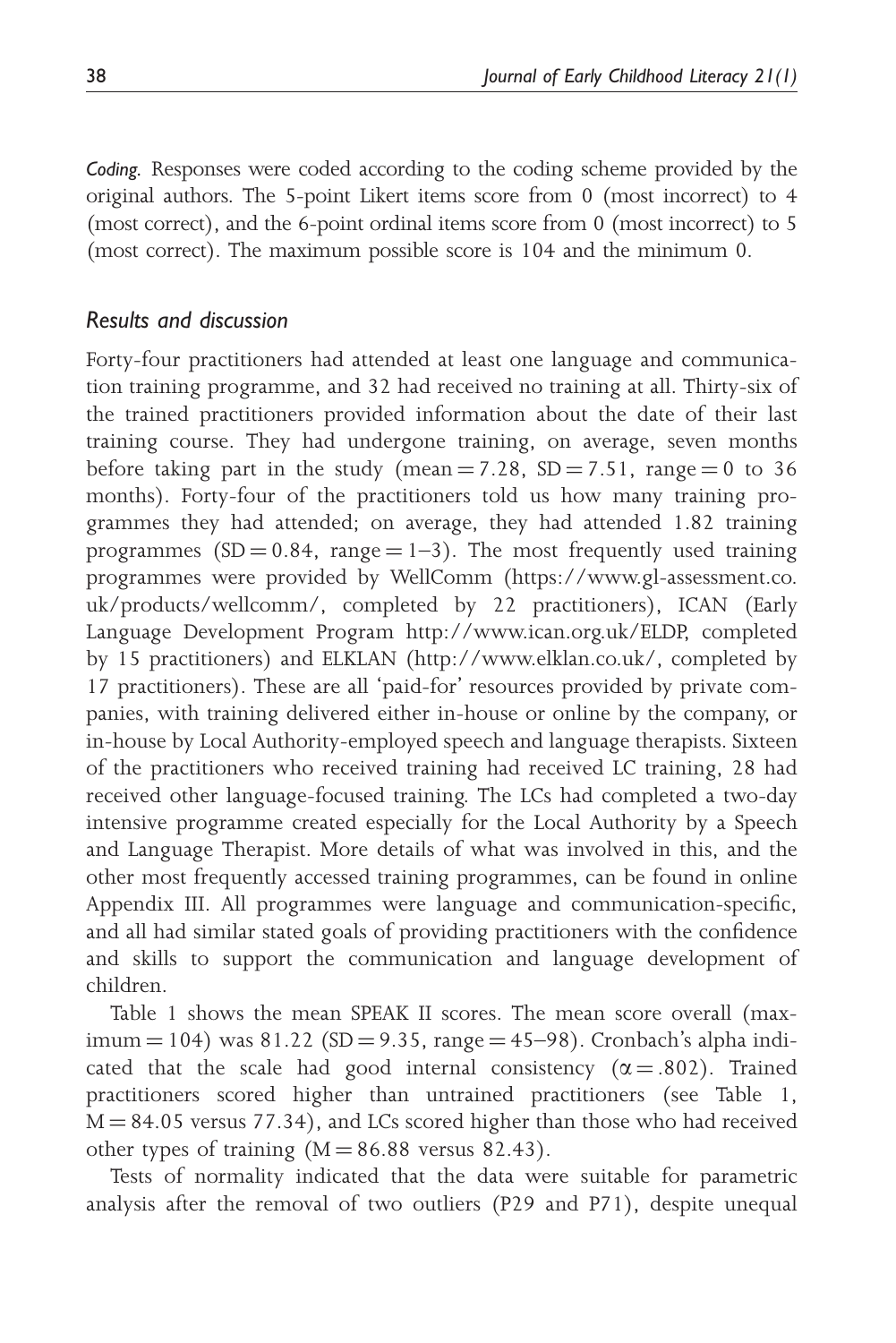| Condition       | Mean (SD)    | Range     | N  |  |
|-----------------|--------------|-----------|----|--|
| No training     | 77.34 (9.46) | $45 - 90$ | 32 |  |
| <b>Training</b> | 84.05 (8.28) | $61 - 98$ | 44 |  |
| LC training     | 86.88 (8.41) | $61 - 98$ | 16 |  |
| Other training  | 82.43 (7.90) | $66 - 96$ | 28 |  |
| Mean score      | 81.22 (9.35) | $45 - 98$ | 76 |  |

Table 1. Mean SPEAK survey score (SD) by training condition.

LC: Language Champion; SPEAK: Survey of Parental Expectations and Knowledge about Language Learning.

sample sizes. Thus, we ran a one-way between-subjects ANOVA with Training Condition (Training/No training) as the Independent Variable and SPEAK II score as the Dependent Variable. As predicted, trained practitioners scored significantly higher than non-trained practitioners:  $F_{(1,72)} = 12.15$ ,  $p = .001, \eta p^2 = .14.$ 

We then investigated the effect of training type (LC versus Other Training). The LCs knew significantly more than the Other training group:  $F_{(1,41)} = 7.51$ , p = .009,  $np^2 = .16$ . In sum, as predicted, the trained practitioners knew more than untrained practitioners about child cognitive and language development, and the LCs knew more than those who had undergone other training.

However, there was also an interaction between practitioner age and training type (see Table 2). Most of the under 25-year-olds had received no training and, contrariwise, nearly all of the over 45-year-olds had received some training. Extremely uneven sample sizes and missing age data for 11 participants meant that it was not possible to test the interaction between Age and Training type on SPEAK II scores using inferential statistics, but it is relevant to note that, though trained practitioners scored higher on SPEAK II than untrained practitioners, the effects are numerically larger for the younger ages.

Finally, many of our practitioners had attended more than one training programme, so we tested whether this was more effective by correlating the number of programmes undertaken with SPEAK II scores. We used a non-parametric Spearman's rho test, since the data for number of training programmes attended were ordinal  $(1-3)$ . There was a medium-sized significant positive correlation, indicating that the more training courses attended, the higher the SPEAK II score (rho  $= .46$ ,  $N = 44$ ,  $p = .002$ ).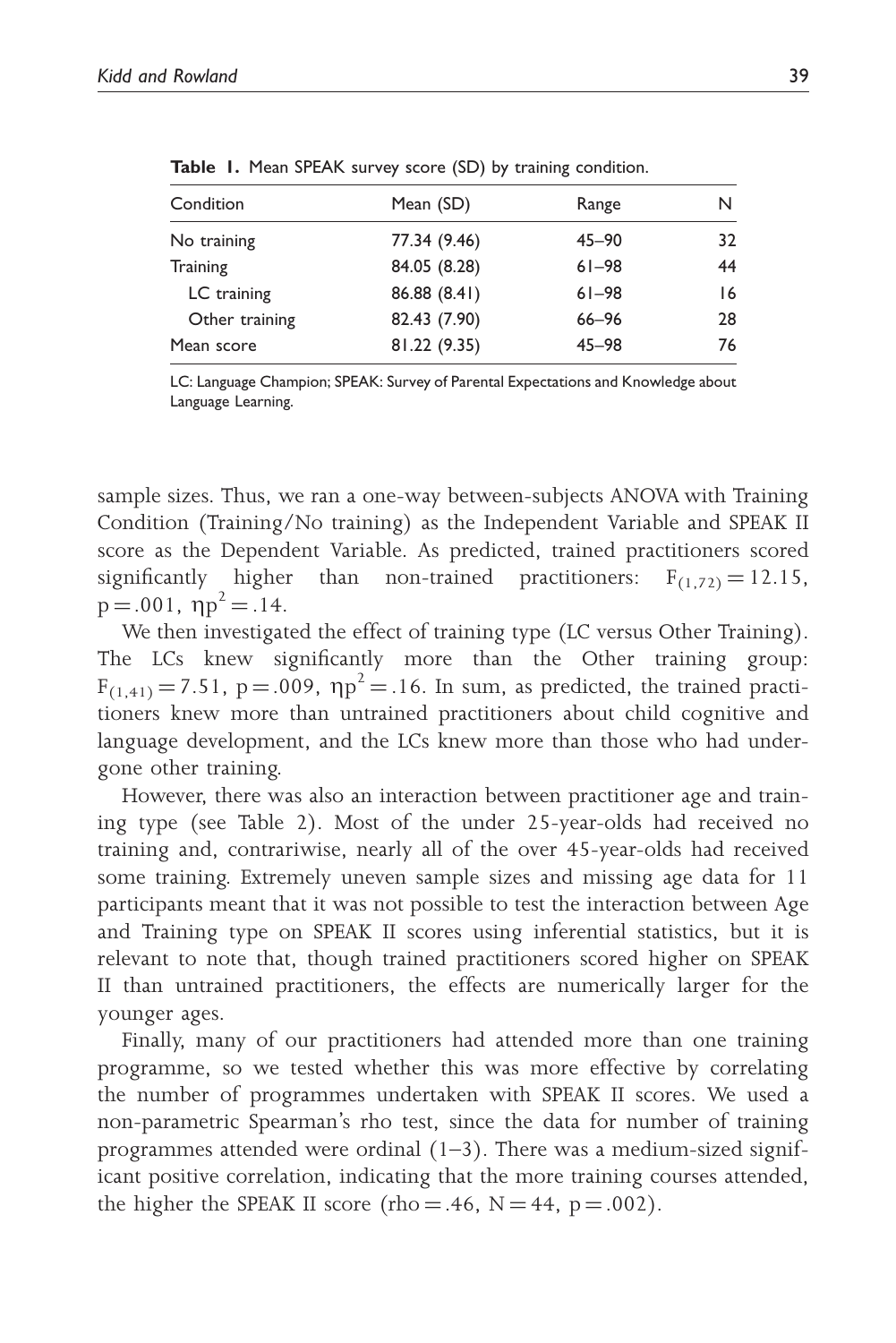| <b>Training</b> | Age            | Mean SPEAK score (SD) | N              |
|-----------------|----------------|-----------------------|----------------|
| Untrained       | Under 25 years | 75.89 (8.45)          | 9              |
|                 | 25-45 years    | 78.33 (7.11)          | 12             |
|                 | 45 years $+$   | 83.00 (6.56)          | 3              |
| <b>Trained</b>  | Under 25 years | 78.50 (24.75)         | $\overline{2}$ |
|                 | LC Training    | $61.00(-)$            | L              |
|                 | Other training | $96.00 (-)$           |                |
|                 | $25-45$ years  | 82.82 (9.27)          | 17             |
|                 | LC Training    | 92.50 (4.93)          | $\overline{4}$ |
|                 | Other training | 79.85 (8.22)          | 3              |
|                 | 45 years $+$   | 85.68 (5.74)          | 22             |
|                 | LC Training    | 87.11 (4.58)          | 10             |
|                 | Other training | 84.50 (6.51)          | 12             |

Table 2. Relationship between age, training condition and SPEAK score.

LC: Language Champion; SPEAK: Survey of Parental Expectations and Knowledge about Language Learning.

## Study 2. Implementing language-promoting techniques in interactions

In Study 2 we tested whether practitioners could effectively implement the language boosting techniques they had been taught when interacting with 2- and 3–4-year-old children in preschool centres. We also tested whether practitioners in LC centres would use more language-promoting behaviours than practitioners in other centres.

Our goal here was to evaluate the effect of training on practitioners' behaviour in a more fine-grained way than has previously been the norm, so that we could assess directly how practitioners implement the different techniques they are taught. To this end, we video-recorded practitioners playing one to one with either a 2- or a 3–4-year-old child with whom they were familiar. We focused on the four techniques commonly taught to UK preschool practitioners as part of training; whether trained practitioners (1) were more effective at modelling enriched language (e.g. using more open questions and fewer behavioural directives); (2) responded more appropriately to the children's own attempts at communication; (3) gave children more chances to engage in, and to direct, the interaction; and (4) were more likely to adjust the length and complexity of their utterances to the age and language level of the child.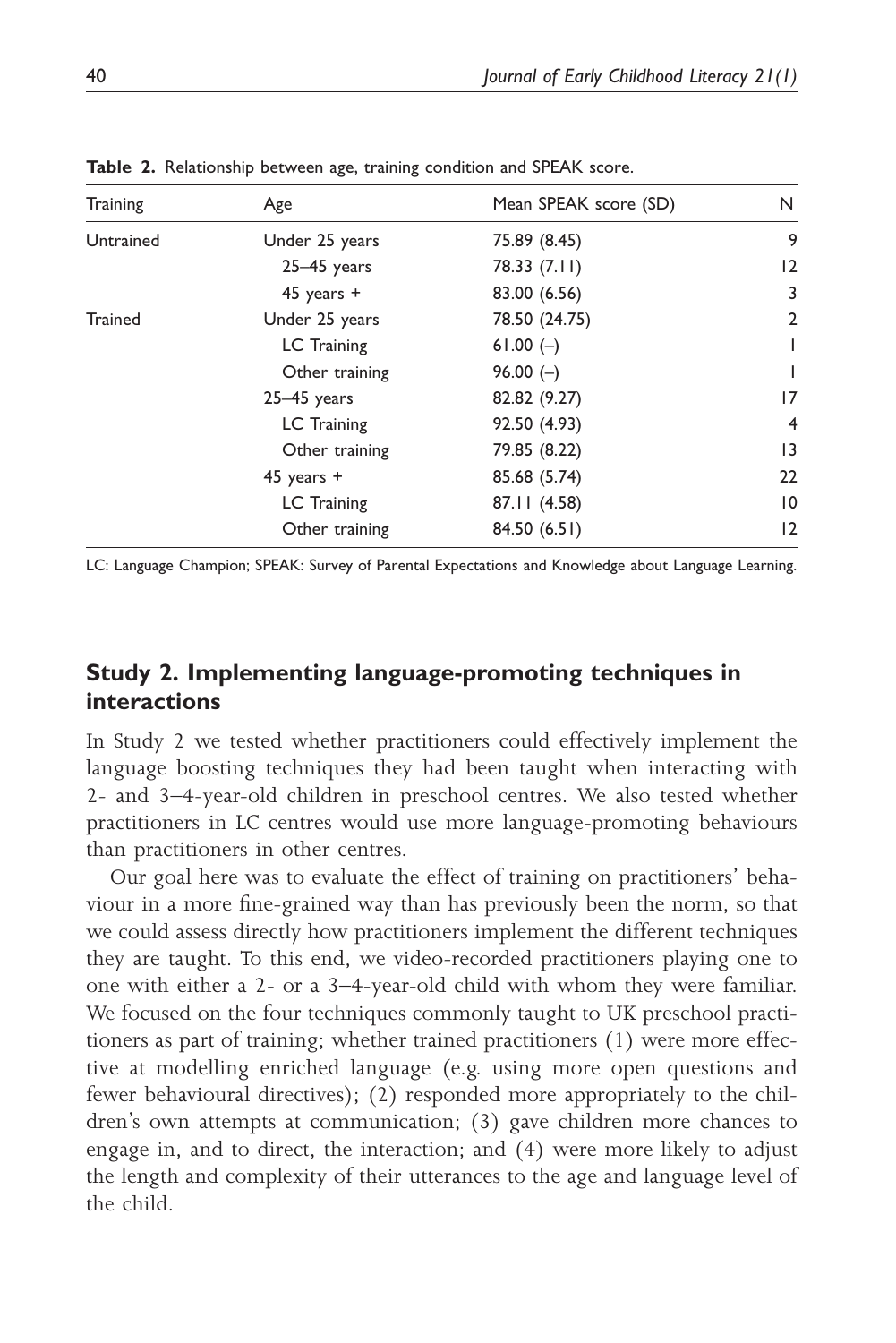#### Method

Participants. Preschool centres within the Local Authority were invited to participate by the School Readiness team. Centres who expressed an interest were then contacted by the first author. Six centres agreed to take part, three of which had an LC embedded within the staff, and three which did not. All centres were in the same Local Authority area; five were private day nurseries and one was a preschool attached to a school. Five of the six had received a Good rating at their last official (OFSTED) inspection (one centre had not yet had its first inspection at the time of the study). The sizes of the centres ranged from 25 to 219 children on the roll (average 89 children), with the LC centres tending to take more children (57, 93, 219 children, respectively) than the others (25, 63, 79 children). The University Ethics Committee approved the study and all parents and staff gave informed consent prior to taking part.

Each centre identified four practitioners to take part and two 2-year-old and two 3–4-year-old children who knew these practitioners well. Bilingual children, and those with severe additional needs or speech impairments, were excluded. In total 24 practitioners (all women), 12 two-year-old children (mean age  $= 2.7$ , range  $= 2.3-2.11$ ; seven girls) and 12 three to four-year-old children (mean age  $= 4.2$ , range  $= 3.2 - 4.11$ ; 10 girls) took part, resulting in 24 adult-child dyads, 12 from LC nurseries.

Details of age, academic and professional qualifications, and language and communication training undertaken by the practitioners can be found in online Appendix IV. All 24 practitioners were native English speakers. Seven were under 25 years of age (LC centres  $N = 5$ ; non-Language Champion (NLC) centres  $N = 2$ ), 15 were between 25 and 45 years of age (LC centres  $N = 6$ ; NLC centres  $N = 9$ ) and two were over 45 years of age (LC centres  $N = 1$ ; NLC centres  $N = 1$ ). Levels of academic and professional qualifications were similar across the two types of centres. Of those practitioners for whom we had qualification data, most were school or college leavers with either GCSEs (General Certificate of Education academic qualifications usually taken at age 16 years;  $N = 5$  for both LC and NLC centres) or A-levels (advanced level, post-GCSE, academic qualifications usually taken between age 16 and 18 years; LC Centres:  $N = 2$ ; NLC centres:  $N = 1$ ). Only two practitioners had graduate qualifications (university degrees), one in an LC, and one in an NLC centre.

In terms of professional qualifications, most practitioners had NVQ level 3 (a vocational qualification equivalent to academic A-levels: LC centre:  $N = 8$ , NLC centre:  $N = 6$ ), and one, in an LC centre, had NVQ level 2 (equivalent to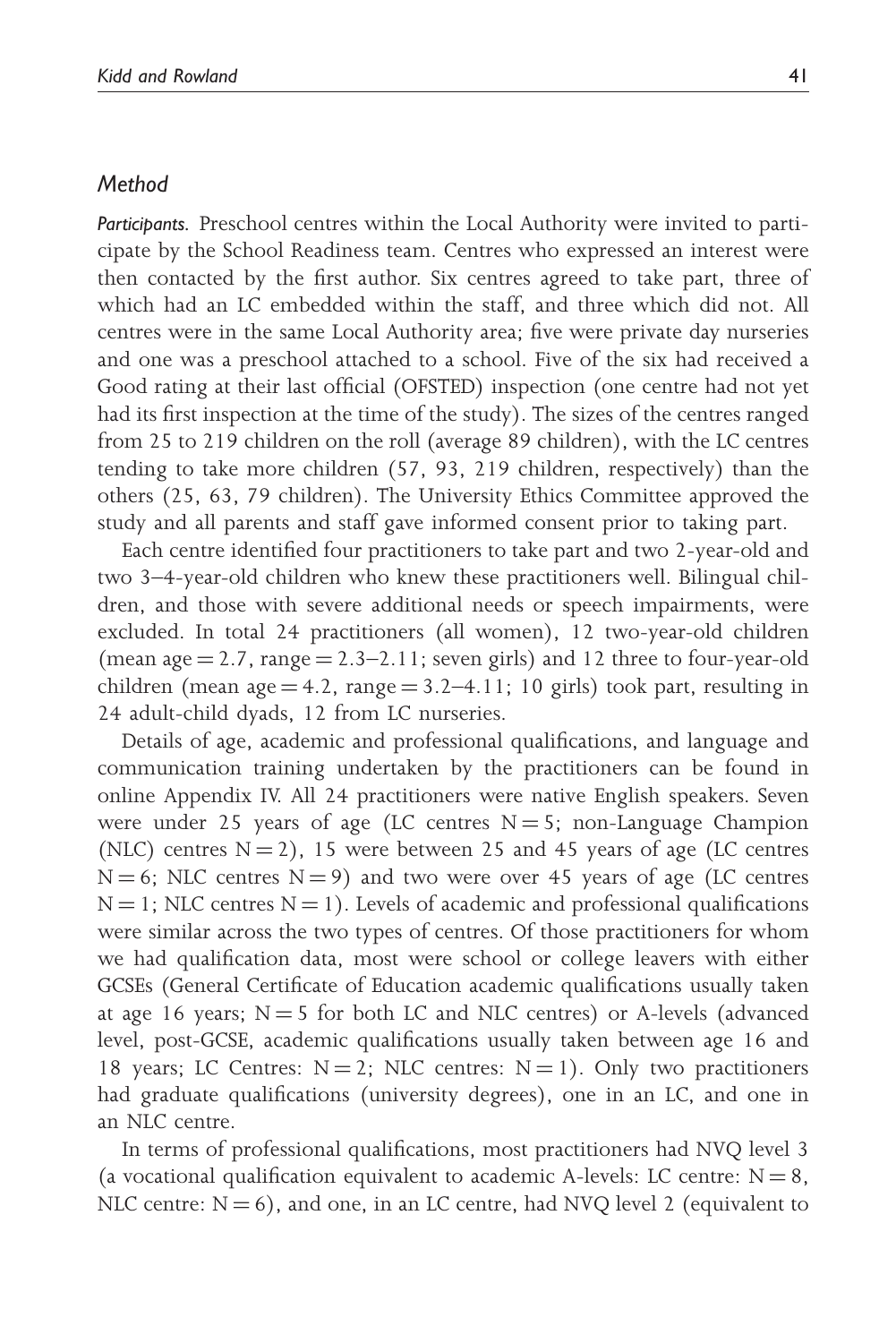academic GCSEs). Again, only two practitioners had graduate practitioner qualifications, one in an LC, and one in an NLC centre. Eight of the practitioners in LC centres had completed Language and Communication Training programmes (11 programmes in total), compared to only two of the practitioners in NLC centres (four programmes in total). All practitioners were native British English speakers.

Stimuli and procedure. All staff completed the SPEAK II survey (see study 1 above). Parents of the two-year-old children filled in the Lincoln Communicative Development Inventory (Lincoln CDI), a parental report instrument of vocabulary for children up to 30 months. Like the MacArthur Bates CDI Words and Sentences devised for American children aged 16–30 months, the Lincoln CDI contains a word list of common vocabulary items  $(N = 668)$  that parents tick to indicate what words their children can say (Fenson et al., 2006). However, unlike the MacArthur-Bates CDI, the Lincoln CDI is not yet standardized for the population. Because parents tend to be less accurate at recalling receptive vocabulary (Houston-Price et al., 2007), we calculated expressive vocabulary scores only (using the Understands & Says scale of the CDI). The three-year-olds completed two subscales of the CELF-Preschool 2-UK (Clinical Evaluation of Language Fundamentals, Wiig et al., 2006), one which measures receptive language (Basic Concepts) and one expressive language (Recalling Sentence in Context). For parity with the two-year-old measure, we only used the Expressive Language scores.

Each practitioner-child dyad was video-recorded for 15 minutes playing one to one in a separate room or a corner of the main room, away from other children in the centre, with a set of toys brought in by the researcher (a traintrack set for small world, books and jigsaws for numeracy and literacy, musical instruments and puppets for imaginary play). The practitioners were simply told to play normally with the child, as they would play on a typical day. The videos were transcribed and coded in ELAN [\(https://tla.mpi.nl/tools/tla](https://tla.mpi.nl/tools/tla-tools/elan/)[tools/elan/](https://tla.mpi.nl/tools/tla-tools/elan/)).

Coding. To code the videos for language-promoting behaviours, we operationalized the messages given in nine training resources, seven of which are used widely across the UK, and two of which were specifically created by our partner Local Authority's Speech and Language Therapy team to train their practitioners (see online Appendices I and II). First, we coded the practitioners' own use of language to test how well they implemented the advice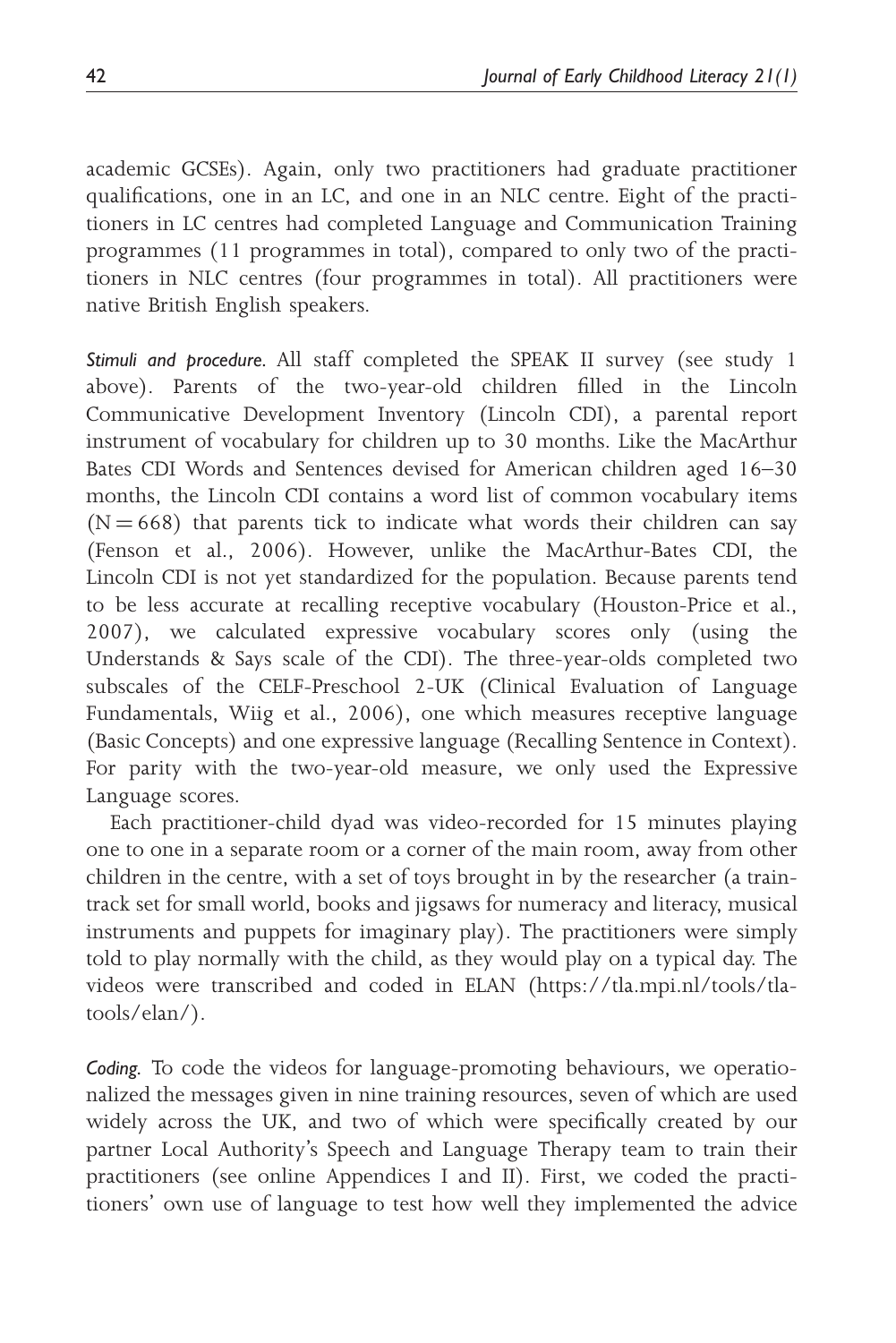about providing enriched language (Enrich). Every practitioner utterance was coded into one of eight utterance types, four which implement languagepromoting behaviours (Comment, Open Question, Prompt, Routines) and four which do not (Behavioural-directive, Attention-directive, Yes–no question, Other). We calculated an overall Enrich score in which the number of language-promoting utterances was divided by the total number of utterances produced by the practitioner in the 15-minute session. We also analysed whether practitioners used co-speech gestures as recommended in many of the training resources (e.g. 'use non-verbal communication (e.g. gesture) to help the child to understand ...'). For this, we calculated the proportion of practitioner utterances that were accompanied by a gesture (Gesture).

Second, we coded practitioner responses to the child's own attempts at communication (Respond). Every time the child spoke or made a communicative gesture (e.g. pointing or holding up a toy), we coded the practitioner's response into one of the following categories; Ignore, Copy, Rephrase, Expand, Interpret, Change topic, Non-verbal response, Other response. We then created two Respond variables. First, since some of the advice in the training manuals is quite broad, suggesting that what matters is simply to respond (i.e. not ignore) the child's attempts to communicate, we created a broad AnyResponse score. For this we calculated the proportion of child utterances that elicited a response from the practitioner (i.e. all responses minus Ignore responses). However, from our reading of the literature, we suspect that responses that simply praise, copy or encourage the child are likely to be less effective than those that model new language, at least for 2- and 3–4-year-old children. So we suggest that the most effective responses might be Expand (adult repeats what the child has said and adds new information) and Interpret (adult interprets the child utterance and continues on the same topic as the child). Thus, we also calculated a more narrowly defined Expand & Interpret Response score: the proportion of child utterances that elicited an Expand or Interpret response from the practitioner. Finally, within the Respond category, we also coded the practitioners' responses to children's errors to assess the number of recasts that the practitioners used. However, the children produced too few errors for analysis (0.88 errors on average), so we do not consider these results further.

Third, we analysed whether the trained practitioners gave children more chances to engage in, and direct, the interaction. For the first of these measures, we focused on turn-taking. The training resources advise that practitioners 'avoid adult-dominated interactions' and 'allow children to take turns'. Thus, we calculated the proportion of child turns in the conversation as a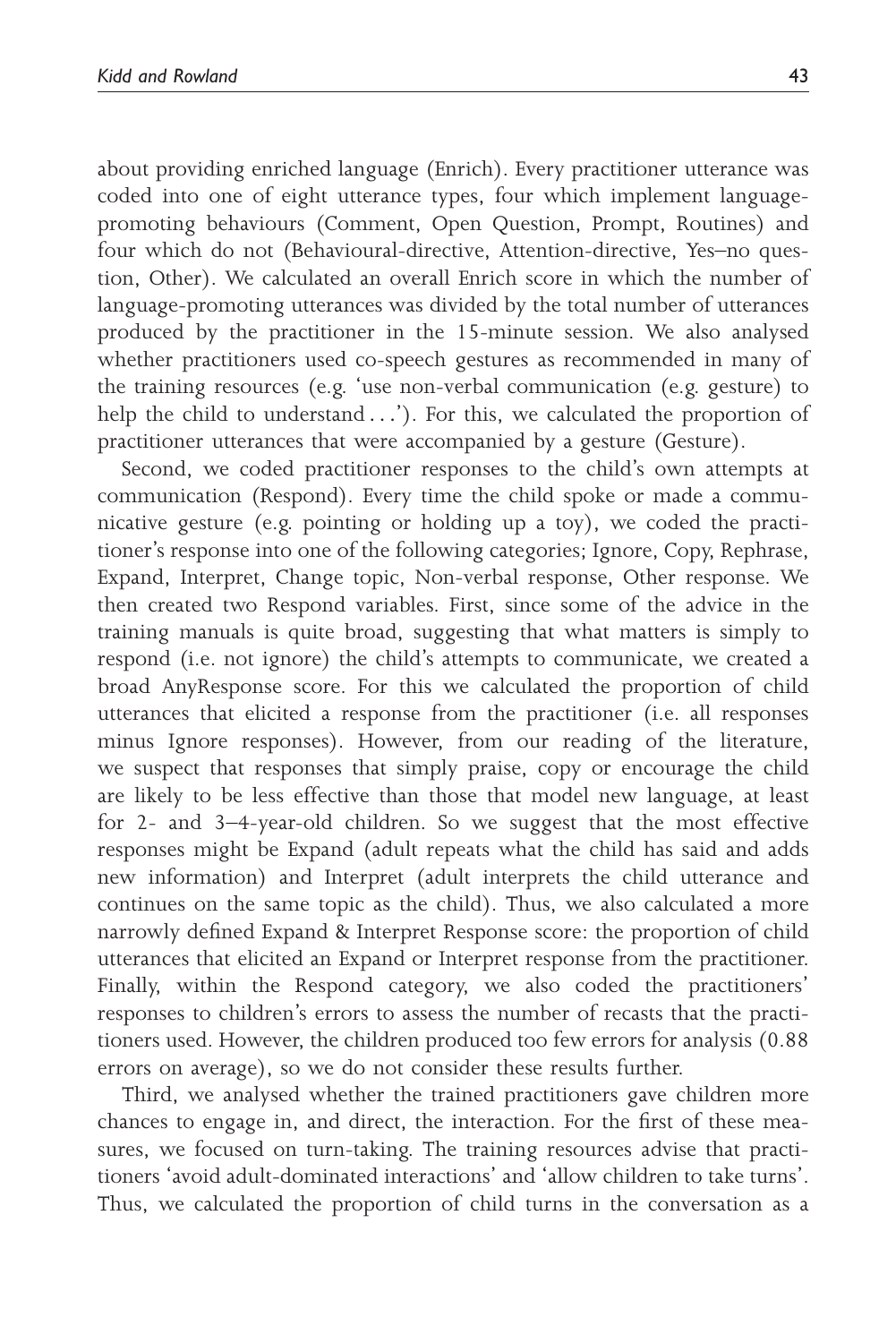function of the total number of turns (Proportion of Child Turns). For the second of these measures, we focused on whether the child was allowed to lead the choice of activity. We calculated the proportion of activity changes during the 15-minute session that were child-led (Proportion of Child-led Activities).

Fourth, and finally, we looked at how the practitioners adjusted their speech to the children's developmental level: both to the child's age (2-year-olds/ 3–4-year-olds) and to their language ability. We transcribed 5 minutes of practitioner speech from the middle of the session and used the CLAN programs from the CHILDES website (MacWhinney, 2000) to calculate, for each practitioner, an MLU score in morphemes. MLU is a measure of how long and complex a participant's utterances are (see Brown, 1973). The higher the MLU, the longer and more complex the utterance.

All coding was done by the first author. The second author independently second-coded four videos (17%), yielding good levels of reliability: %  $agreement = 83.06\%, Kappa = 0.79$  (SE = 0.02).

### Results and discussion

Practitioner Language and Communication training. Details of the numbers and names of the Language and Communication training programmes attended by the practitioners are in online Appendix IV. On average, the trained practitioners had attended 1.5 training programmes in the last two years  $(SD = 0.53,$ range  $= 1-2$ ), with an average of 7.33 months between completion of the last programme and the start of the study  $(SD = 6.20)$ . Of the practitioners at the LC centres, two had received LC training, six had received other types of training, and four had received no training. The level of training at the NLC centres was much lower; none had received LC training and only two had received other training, leaving 10 who had received no training. Because none of the practitioners in the NLC centres had received LC training, our Training variable in the analyses below distinguished simply between Trained and Untrained practitioners.

Proportion of practitioner utterances that were language-boosting. Our first set of analyses tested whether trained practitioners, and practitioners from LC centres, were more likely to use language-enriched utterance types (our composite Enrich score), were more like to use co-speech gestures (our Gesture score) and were more likely to respond to child attempts at communication (our broad composite AnyResponse and our narrow composite Expand&Interpret Response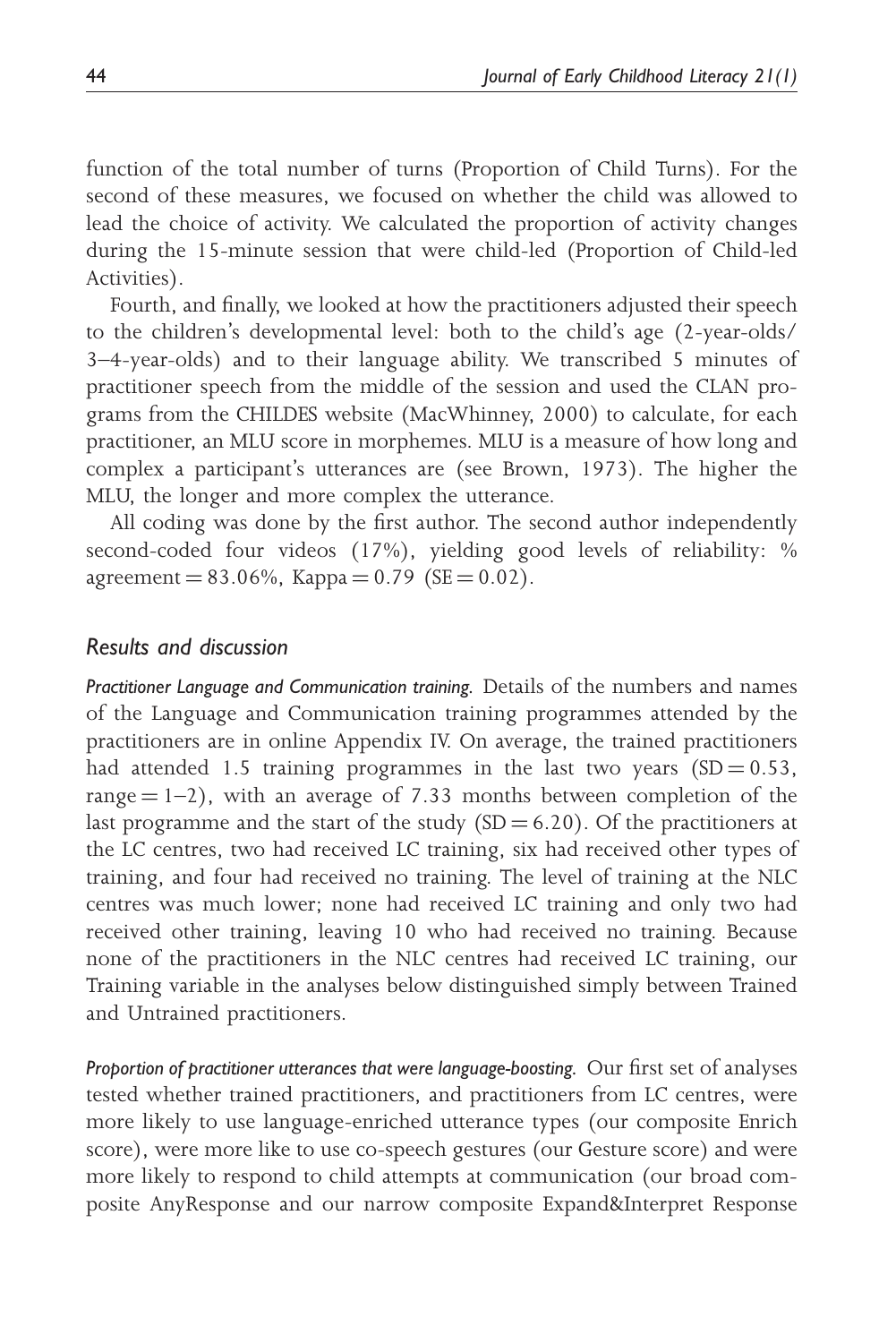|                                |                    | Proportion of practitioner utterances |            |             |                                   |
|--------------------------------|--------------------|---------------------------------------|------------|-------------|-----------------------------------|
| Centre type                    | Training (N)       | Gesture                               | Enrich     | AnyResponse | Expand &<br>Interpret<br>Response |
| Non-Language<br>Champion (NLC) | No training $(10)$ | 0.32(0.10)                            | 0.51(0.08) | 0.96(0.06)  | 0.46(0.12)                        |
|                                | Training (2)       | 0.37(0.09)                            | 0.55(0.06) | 1.00(0.00)  | 0.63(0.11)                        |
|                                | Total $(12)$       | 0.33(0.10)                            | 0.51(0.08) | 0.96(0.06)  | 0.49(0.13)                        |
| Language<br>Champion (LC)      | No training (4)    | 0.39(0.18)                            | 0.52(0.09) | 0.98(0.03)  | 0.71(0.10)                        |
|                                | Training (8)       | 0.35(0.16)                            | 0.60(0.06) | 0.99(0.01)  | 0.66(0.06)                        |
|                                | Total $(12)$       | 0.36(0.16)                            | 0.57(0.07) | 0.99(0.02)  | 0.67(0.07)                        |
| All centres                    | No training (14)   | 0.34(0.13)                            | 0.51(0.08) | 0.96(0.05)  | 0.53(0.16)                        |
|                                | Training (10)      | 0.35(0.14)                            | 0.59(0.05) | 0.99(0.01)  | 0.65(0.07)                        |
|                                | Total (24)         | 0.34(0.13)                            | 0.54(0.08) | 0.98(0.04)  | 0.58(0.14)                        |

Table 3. Mean proportion of practitioner utterances that were language-promoting: Gesture, Enrich and Response scores by Centre and Training (SD).

score). On average, the practitioners produced 177 utterances in total  $(SD = 27.55)$ . Table 3 presents how often (mean proportion of utterances) our practitioners used the different language-promoting behaviours. The Enrich and Response scores are composite measures, so online Appendices V and VI provides these scores broken down by individual behaviours. Tests of normality revealed that all of our variables were suitable for parametric testing, except for the broad AnyResponse category. Non-parametric tests were used to test the hypotheses involving this variable.

Uneven sample sizes (in particular, only two practitioners in the  $NLC \times$  training cell) meant that we had to analyse the effect of Training and Centre type separately. Our first analysis tested the effect of Centre type in a two-way mixed effects ANCOVA. Independent variables were Centre type (LC/NLC) and Behaviour type (Enrich/Gesture/Expand&Interpret Response). Centre identity was included as a covariate, since there were four practitioners from each of six centres. The Dependent Variable was the proportion of relevant practitioner behaviours that were language-promoting. Preliminary analyses revealed no interactions with child age or practitioner age (all  $ps > .05$ ), so these were not included in the final model (note that because only one practitioner at the NLC nurseries was over 45 years, we combined the 25–45 and 45+ age categories for all analyses including practitioner age).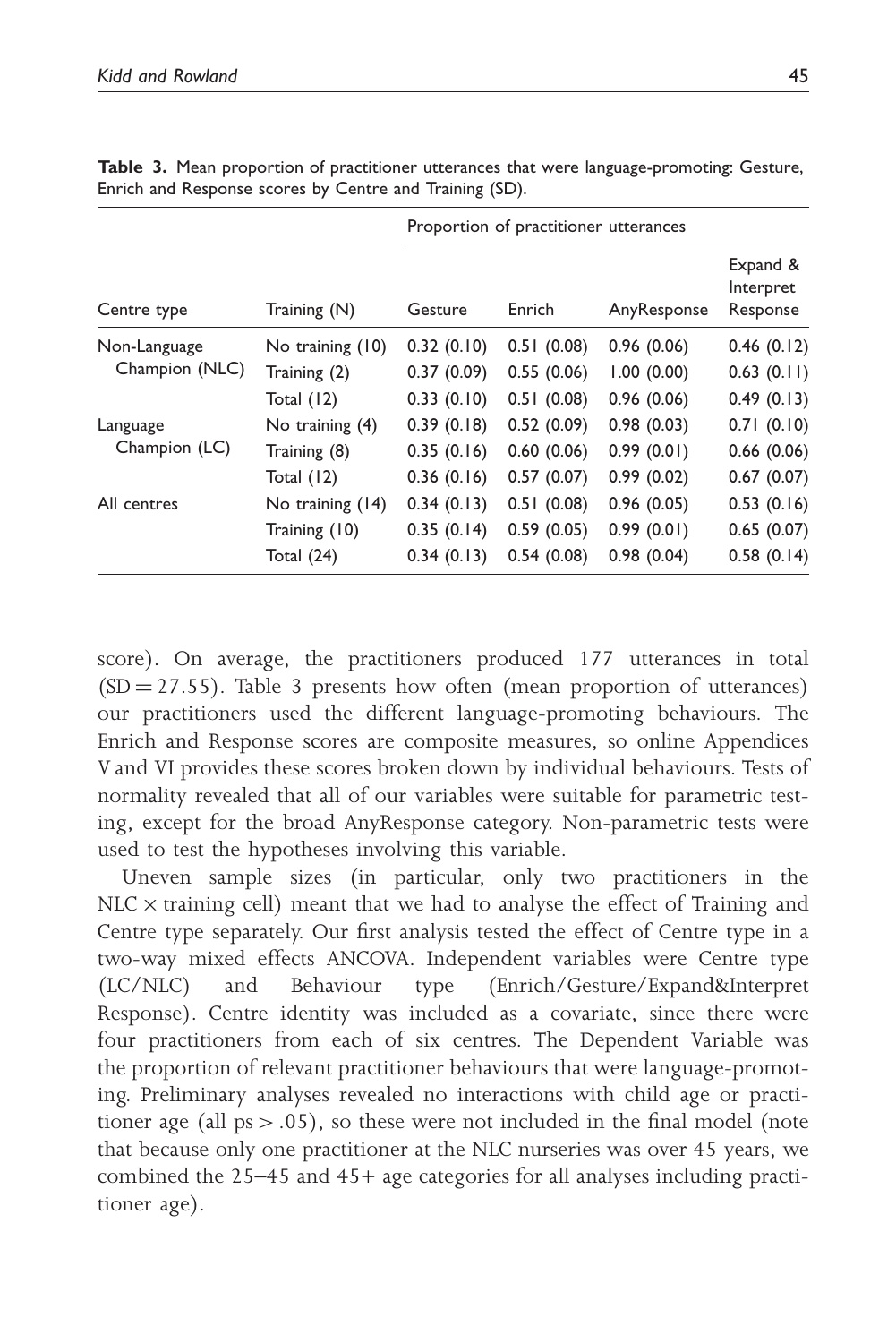There was an overall main effect of Behaviour;  $F_{(2,42)} = 14.25$ , p < .001,  $\eta^2$ <sub>p</sub> = .40, which reflects the fact that, on average, 54% (SE = 2%) of practitioner utterances, and  $58\%$  (SE = 2%) of practitioner responses to child utterances, were language-promoting, but only  $34\%$  (SE = 3%) of practitioner utterances were accompanied by co-speech gestures. However, this is not necessarily a surprise as there are a limited number of utterance types that are appropriate for co-speech gestures. There was also a main effect of Centre type,  $F_{(1,21)} = 6.27$ ,  $p = .02$ ,  $\eta^2_p = 0.23$ , with a greater proportion of language-promoting behaviours overall in the LC centres  $(M = 0.53, SE = 0.02)$ than in the NLC centres  $(M = 0.44, SE = 0.02)$ . There was no interaction between Behaviour and Centre type  $(F_{(2,42)} = 1.47, p = .24, \eta^2_{p} = 0.07)$ . That said, independent t-tests run on the three behaviours separately showed that practitioners in LC centres produced significantly more Enrich  $(t = 1.91, df = 22, p = .04)$  and Expand & Interpret Response utterances  $(t=4.37, df=22, p<0.01)$  but not more co-speech gestures  $(t=0.59,$  $df = 22$ ,  $p = .28$ , all tests one-tailed) than those in NLC Centres.

We next ran a two-way mixed effects ANCOVA to test the effect of Training (Training/No Training) and Behaviour type (Enrich/Gesture/Expand & Interpret Response) on language-promoting behaviours, once again including Centre identity as a covariate. Preliminary analyses revealed no interactions with child age or practitioner age (all  $ps > .05$ ), so these were not included in the final model. As above, there was a main effect of Behaviour  $(F_{(2,42)} = 20.55, p < .001, \eta^2_p = .50)$ . However, there was no main effect of training  $(F_{(1,21)} = 3.34, p = .08, \eta^2_p = 0.14)$  and no interaction between Training and Behaviour ( $F_{(2,42)} = 1.07$ ,  $p = .35$ ,  $\eta^2$ <sub>p</sub> = 0.05). That said, independent t-tests run on the three behaviours separately showed that the effect of training reached significance for Enrich and Expand & Interpret behaviours; Enrich:  $t = 2.75$ , df = 22, p = .006; Expand & Interpret<sup>2</sup>:  $t = 2.63$ , df = 22,  $p = .009$ , though not Gesture (t = -0.21, df = 22, p = 0.42, all tests onetailed).

We also tested the effect of Centre type and Training on our broad response category (AnyResponse). Because the data were not normally distributed, we ran two Mann-Whitney tests, one for Centre type and one for Training type. There was no effect of Centre type  $(z=-0.34, N=24, p=.74)$  or Training type  $(z = -1.73, N = 24, p = .08)$ . All practitioners responded to the vast majority of children's utterances (mean =  $0.98$ , SD =  $0.04$ , range =  $0.84-1.00$ ).

**Opportunity for child engagement:** Our second set of analyses focused on whether the trained practitioners gave children more chances to engage in the activity (Proportion of Child Turns), and whether the child was allowed to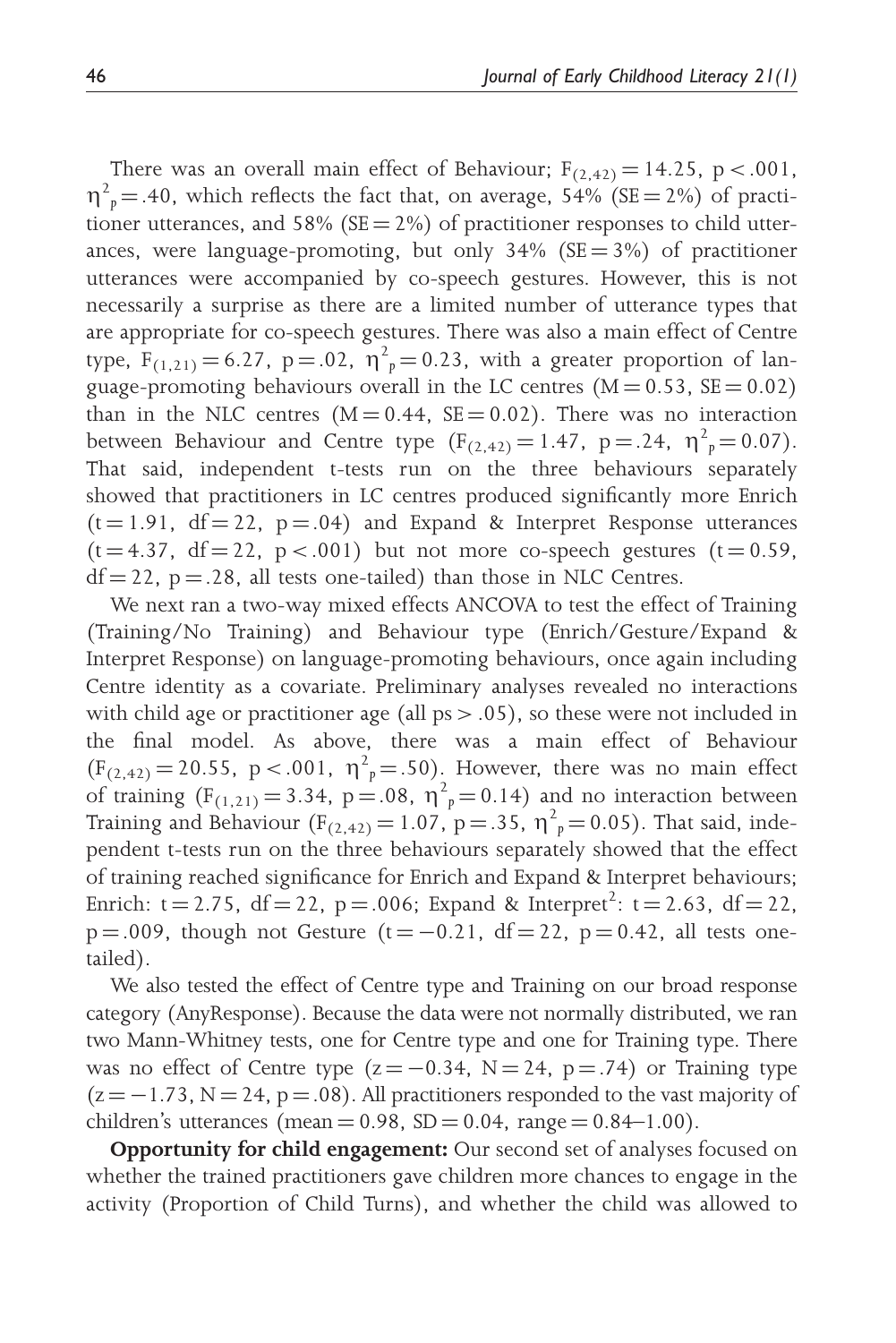| Centre type           | Training type (N)  | Child turns | Child-led activity |
|-----------------------|--------------------|-------------|--------------------|
| Non-Language Champion | No training $(10)$ | 0.37(0.10)  | 0.82(0.21)         |
|                       | Training (2)       | 0.34(0.12)  | 1.00(0.00)         |
|                       | Total (12)         | 0.36(0.10)  | 0.85(0.21)         |
| Language Champion     | No training $(4)$  | 0.41(0.05)  | 0.93(0.15)         |
|                       | Training (8)       | 0.38(0.08)  | 0.79(0.20)         |
|                       | Total $(12)$       | 0.39(0.07)  | 0.84(0.19)         |
| All centres           | No training $(14)$ | 0.38(0.09)  | 0.85(0.20)         |
|                       | Training (10)      | 0.37(0.08)  | 0.83(0.19)         |
|                       | Total (24)         | 0.37(0.08)  | 0.84(0.19)         |

Table 4. Mean proportion of child turns and child-led activity by Centre and Training type (SD).

lead the choice of activity (Proportion of Child-led Activities). Table 4 shows the proportion of child turns in the conversation as a function of the total number of turns (Proportion of Child Turns), and the proportion of activity changes that were child-led (Proportion of Child-led Activities) by Centre and Training.

Tests of normality revealed that our variables were not suitable for parametric testing so we ran separate Mann-Whiney tests for Centre type and Training. In preliminary analyses, we checked for effects of child and practitioner age, but there were no effects of either of these so they were not included in the final model. For Child Turns, there were no effects of either Centre status (LC versus NLC) or training on the proportion of child turns; Centre:  $z = -0.41$ ,  $N = 24$ ,  $p = .71$ ; Training:  $z = -0.09$ ,  $N = 24$ ,  $p = .93$ . In sum, the adults tended to dominate the conversation in terms of the number of turns (children took only 37% of the turns  $(SD = 8\%)$ ) but there were no differences between Centres or Training categories in either case. For the child-led activity there was also no effect of either Centre or Training; Centre:  $z = -0.15$ ,  $N = 24$ ,  $p = .88$ ; Training:  $z = -0.16$ ,  $N = 24$ ,  $p = .88$ . Overall, the children chose the activity on average 84% of the time  $(SD = 19%)$ , meaning that nearly all activity changes were child-led.

Adjustment to child's developmental level: Third, and finally, we looked at how the practitioners adjusted the length and complexity of their speech to the children's developmental level (2-year-olds/3–4-year-olds). We transcribed 5 minutes of practitioner speech from the middle of the session and used the CLAN programs to calculate MLU. Table 5 shows the mean MLU by Centre, Training type and Age. Uneven distribution of practitioners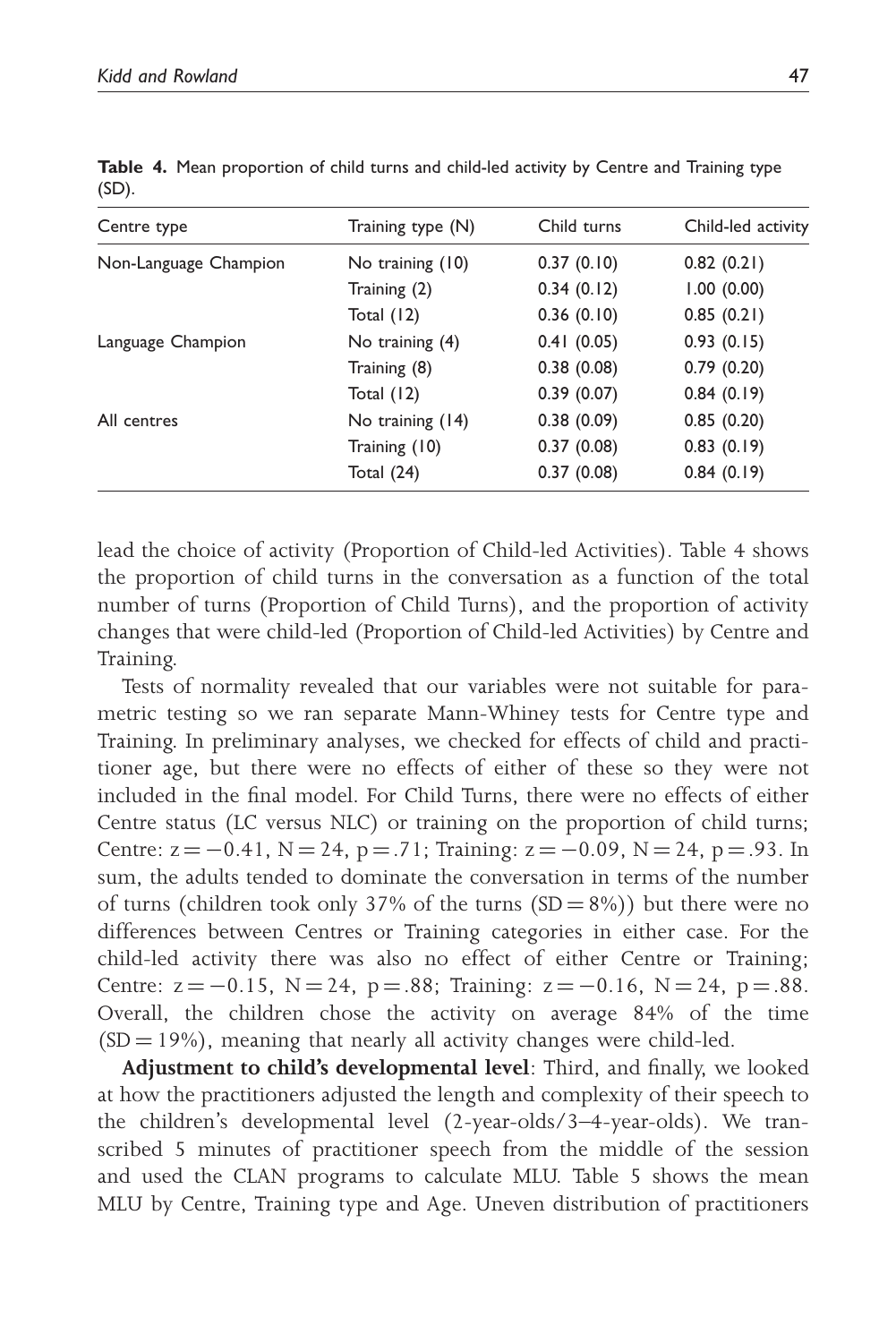| Centre type           | Training type | Child age (N)           | Practitioner MLU |
|-----------------------|---------------|-------------------------|------------------|
| Non-Language Champion | No training   | 2-year-olds (6)         | 3.90(0.74)       |
|                       |               | $3-4$ -year-olds $(4)$  | 4.12(1.28)       |
|                       |               | Total (10)              | 3.95(0.93)       |
|                       | Training      | 2-year-olds (0)         |                  |
|                       |               | $3-4$ -year-olds $(2)$  | 3.75(1.29)       |
|                       |               | Total (10)              | 3.75(1.29)       |
|                       | Total         | 2-year-olds (6)         | 3.90(0.74)       |
|                       |               | $3-4$ -year-olds $(6)$  | 3.99(1.17)       |
|                       |               | Total (12)              | 3.95(0.93)       |
| Language Champion     | No training   | 2-year-olds (1)         | 5.03 $(-)$       |
|                       |               | $3-4$ -year-olds $(3)$  | 5.00(1.19)       |
|                       |               | Total (4)               | 5.01 (0.97)      |
|                       | Training      | 2-year-olds (5)         | 4.48(0.58)       |
|                       |               | $3-4$ -year-olds $(3)$  | 4.48(0.77)       |
|                       |               | Total (8)               | 4.48(0.60)       |
|                       | Total         | 2-year-olds (6)         | 4.57(0.56)       |
|                       |               | $3-4$ -year-olds $(6)$  | 4.74 (0.94)      |
|                       |               | Total (12)              | 4.66(0.75)       |
| All centres           | No training   | 2-year-olds (7)         | 4.06(0.80)       |
|                       |               | $3-4$ -year-olds $(7)$  | 4.50(1.23)       |
|                       |               | Total (14)              | 4.28(1.02)       |
|                       | Training      | 2-year-olds (5)         | 4.48(0.58)       |
|                       |               | $3-4$ -year-olds $(5)$  | 4.18(0.94)       |
|                       |               | Total (10)              | 4.33(0.75)       |
|                       | Total         | 2-year-olds (12)        | 4.23(0.72)       |
|                       |               | $3-4$ -year-olds $(12)$ | 4.37 (1.08)      |
|                       |               | Total (12)              | 4.30 (0.90)      |

Table 5. Mean practitioner MLU by Centre, Training, and Child age (SD).

across training status meant that we could not analyse the effect of Training and Centre type together so we conducted separate one-way ANCOVAs for Centre type and Training. In both cases, we included Centre identity as a covariate, and the Dependent Variable was Practitioner MLU. Preliminary analyses showed that practitioner age did not interact with our predictors, so it was not included in the final model. For Centre, there was a main effect of Centre type; the LC practitioner utterances were significantly longer than those in the NLCs (LC:  $M = 4.77$ , SD = 0.75, NLC:  $M = 3.95$ , SD = 0.93;  $F_{(1,19)} = 5.26$ ,  $p = .03$ ,  $\eta^2 p = .22$ , but with no effect of Age and no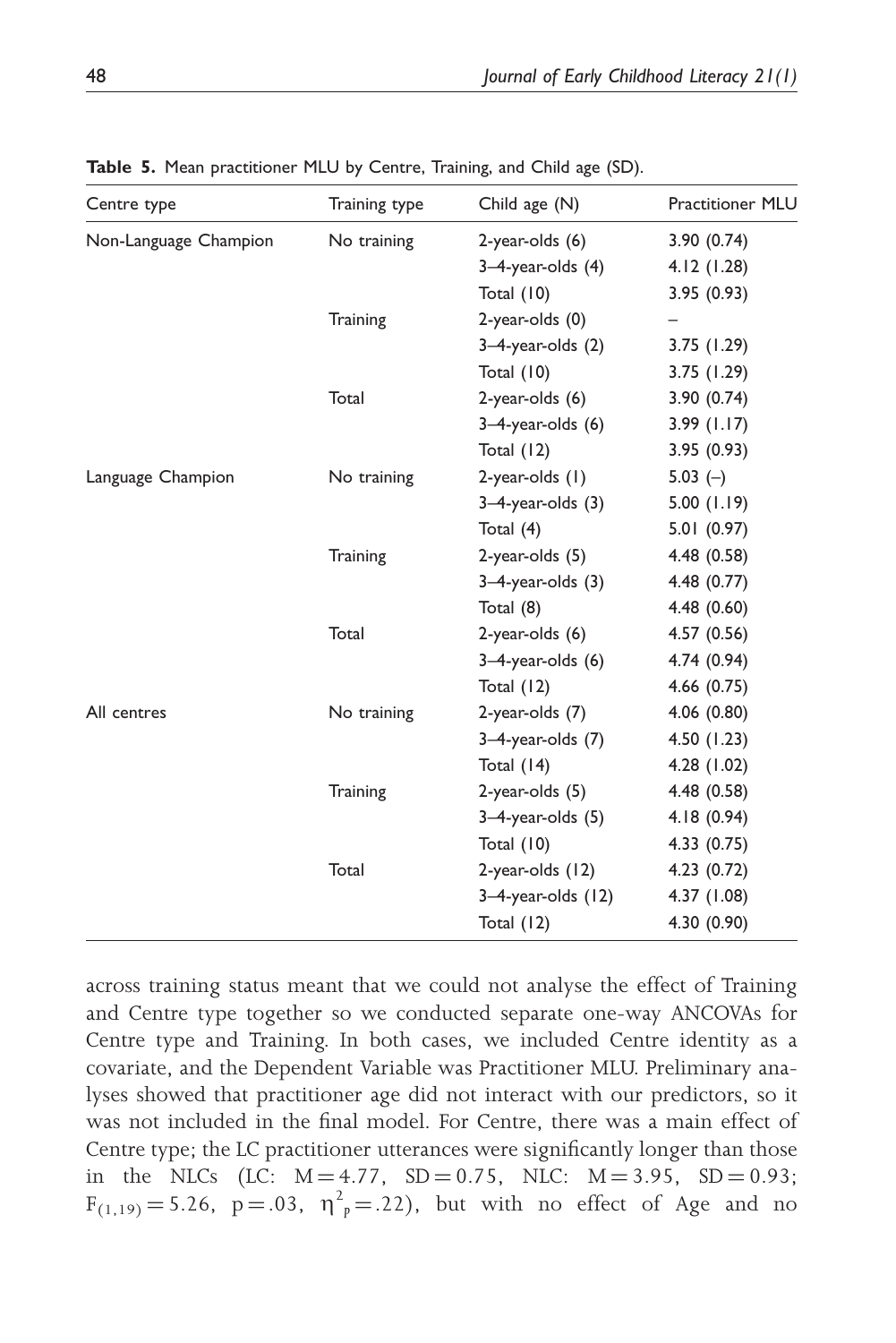interaction between Age and Centre type (both  $ps > .10$ ). For Training, there were no significant main effects and no interactions (all  $ps > .10$ ). In other words, there were no adjustments for the age of the child in any of the groups.

The practitioners did, however, adjust to the language level of the two-year olds, which differed substantially both individually and across centres (LC centres: CDI Understands&Says mean score  $= 600.33$ , SD  $= 82,84$ ; NLC centres: mean  $=$  321. 40, SD  $=$  289.75; note that we have missing data for one NLC child). Regardless of training or centre type, the best predictor of practitioner MLU when interacting with two-year olds was the size of the children's expressive vocabulary, as measured by the Lincoln CDI (Pearson's  $r = .69$ ,  $N = 11$ ,  $p = .02$ ). This, however, did not hold for the practitioners interacting with the 3–4-year-olds. Although the 3–4-year olds also showed large individual differences in their language level (LC Mean  $= 20.00$ , SD  $= 22.31$ , Range = 51; NLC Mean = 24.30, SD = 20.63, Range = 47), there was no association between practitioner MLU and language level  $(r = -.09)$ ,  $N = 12$ ,  $p = .78$ ). In other words, all practitioners adjusted the length and complexity of their own speech to the developmental language level of the two-year-olds, but not to the 3–4-year-olds.

## General discussion

The goal of this research was to investigate the effect of language and communication focused training on the knowledge and behaviour of preschool practitioners in the UK. In Study 1, we used the SPEAK II questionnaire to assess whether the training received by practitioners was effective in improving caregivers' knowledge of young children's cognitive and language development. All practitioners performed well on the survey. However, those who had received training scored significantly higher than those who had received no training, and those who received LC training had the highest scores. Thus, Study 1 provided good support for the claim that language-focused training, especially LC training, provides practitioners with accurate and memorable information about how children learn and about how to support their language development.

In Study 2, we tested whether practitioners could effectively implement the language-promoting techniques they had been taught when interacting with 2- and 3–4-year-old children in preschool centres. Our first set of analyses tested whether trained practitioners, and practitioners from LC nurseries, were more likely to use language-enriched utterance types, were more likely to use co-speech gestures, and were more likely to respond to child utterances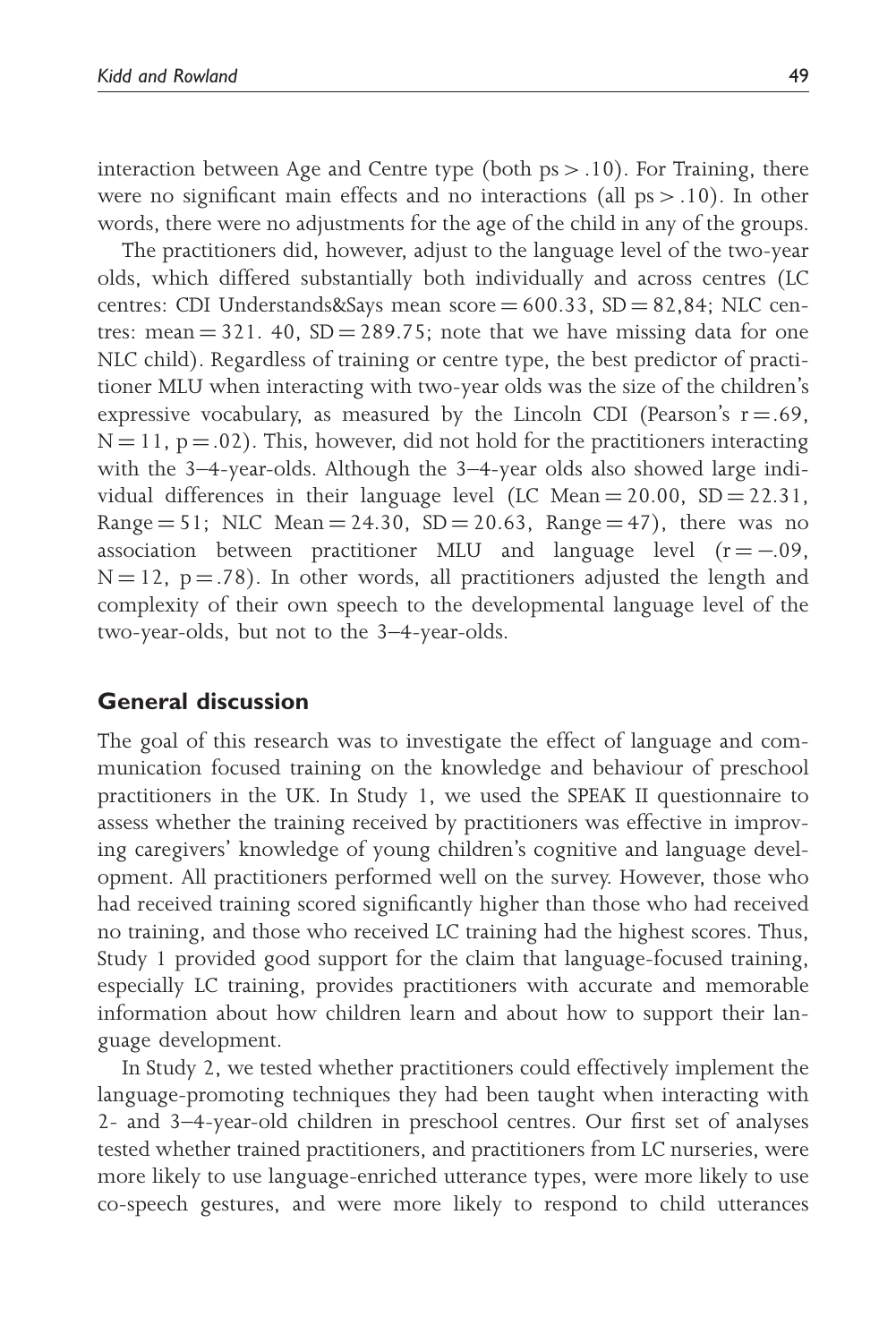effectively. We found good support for the effectiveness of the LC model. As predicted, the practitioners in the LC centres produced a greater proportion of language-enriched utterances (Enrich) than those in the centres without an LC. The Enrich category contained utterance types that have been shown to promote children's language development: descriptive comments, open questions, prompts and routines (book reading, nursery rhymes, songs). However, although significantly different, the differences between the LC and NLC centres were not numerically large (Enrich: mean  $=$  57% versus 51%), and these utterances comprised only just over half of all practitioner utterances. Online Appendix V shows the data for each of the behaviours individually. The majority of the practitioners' language-promoting utterances were comments and open questions (together, 51% in LC and 45% in NLC), with only 2% and 3% of utterances constituting routines and prompts. Thus, even in LC centres, there is scope for increasing the numbers of routines and prompts used by practitioners.

In terms of responding (Respond categories), practitioners in both types of centre overwhelmingly responded to children's utterances and non-verbal attempts at communication (99% in LC versus 96% in NLC centres). Thus, practitioners were very rarely ignoring children's attempts at communication. However, the LC practitioners produced a significantly greater number of language-promoting Expand ('adult repeats what the child has said and adds new information') and Interpret ('adult interprets what the child has said and continues on the same topic') responses to children's own utterances. Here the differences were numerically substantial too (67% of responses in LC centres compared to only 49% in NLC centres). Online Appendix VI presents the data for each of these behaviours individually, showing that Interpret responses comprised the largest category of responses, and LC practitioners were using substantially more Interpret responses than those in NLC centres (50% versus 36%), but also more Expand responses (17% versus 12%). These are extremely effective strategies for language learning, since they model new language that is directly related to what the child has just shown an interest in communicating. The LC practitioners also produced a greater proportion of co-speech gestures (36% versus 33%), but these differences did not reach significance when analysed separately from the other behaviours in an independent t-test.

The results for the effect of Training on Enrich, Respond and Gesture categories show a similar trend, though the pattern is less clear-cut. There was no effect of Training in our omnibus ANCOVA analysis, but there were significant differences for both Enrich (59% versus 51%) and Expand &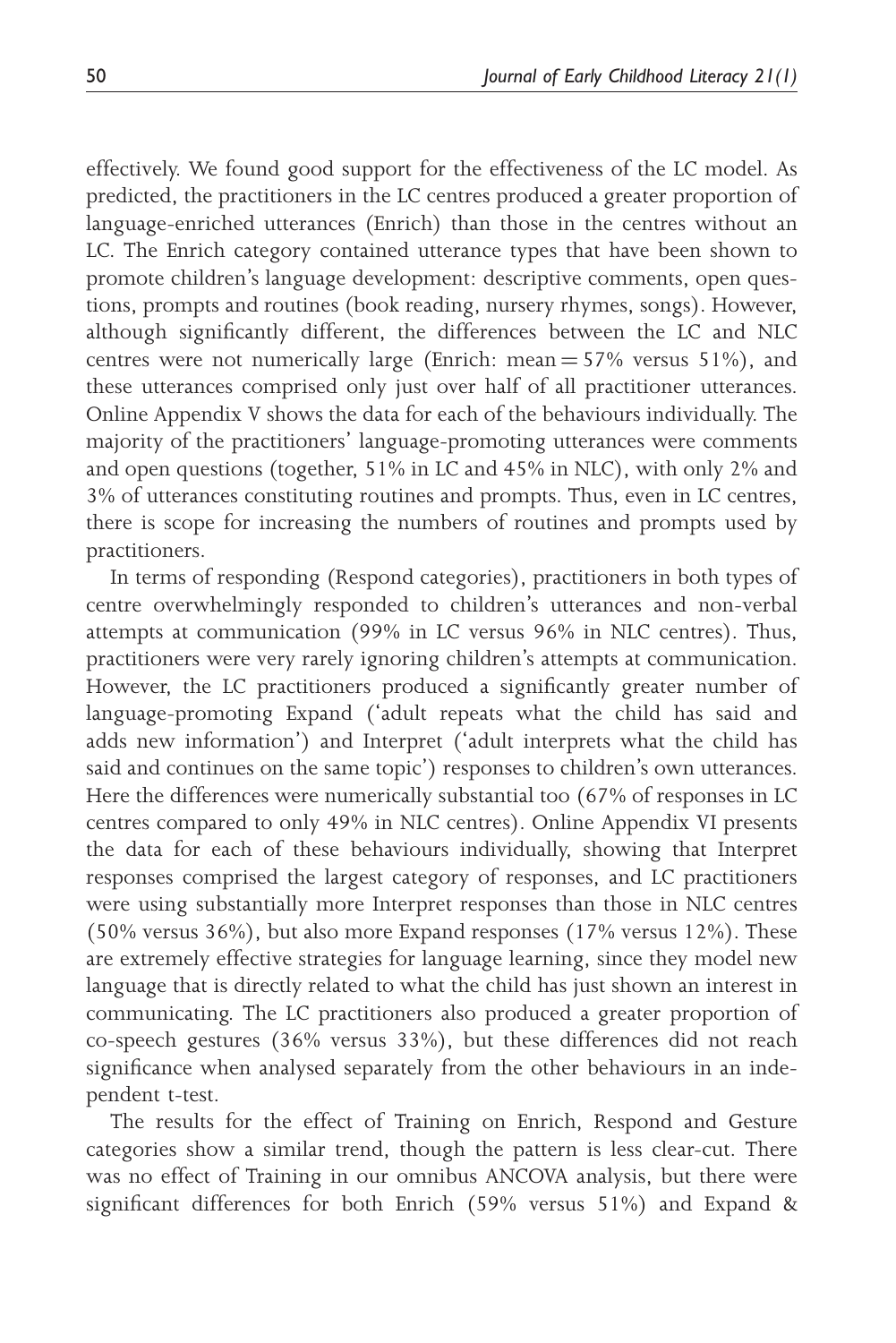Interpret responses (65% versus 53%) in independent t-tests run for each behaviour individually. In addition, there were substantial differences in how trained and non-trained practitioners responded to children in NLC centres (Interpret&Expand: 63% versus 46%). Thus, we suggest that further work looking at whether training is effective in centres where there is no overall focus on language and communication (i.e. no LC present) may be fruitful.

In our second and third sets of analyses, we found no effects of either Centre or Training. Our second set of analyses tested whether the trained practitioners gave children more chances to engage in, and direct, the interaction focusing on turn-taking (Child Turns) and whether the child was allowed to lead the choice of activity (child-led activity). Our third set of analyses assessed how practitioners adjusted their speech to the children's age (two-year-olds/three-year-olds). None of these analyses yielded significant results.

In general, the absence of the predicted difference for our child-led activity variable is unsurprising, given that there is a near-ceiling effect in the data; all the adults allowed the children to choose the activity most of the time, though this was more common with three-year-olds (89% of activity choices were child-led) than with two-year-olds (79%). However, with turn-taking, both two- and three-year-olds contributed fewer than half of the turns (37 and 38%, respectively). Thus, although most of the training resources we analysed encouraged adults to avoid adult-dominated interactions and to balance adult– child turns, this advice did not translate well in practice. It may be necessary to find alternative strategies to encourage practitioners to avoid adultdominated conversations. For example, open questions, pauses and prompts are effective techniques to encourage children to take part in conversations and could be utilized more by all practitioners.

The implications of null results in our third set of analyses are less clear. Contrary to our predictions, the utterances that practitioners addressed to two-year-olds (MLU  $=$  4.23) were not significantly shorter and simpler than those addressed to 3–4-year-olds (MLU  $=$  4.37) in any of our practitioner groups. There are a number of possible reasons for this. One is that practitioners are failing to adapt to the different language levels of 2- and 3–4-yearold children. However, this does not seem likely given that the best predictor of the MLU of the practitioners interacting with the two-year-olds was the size of the children's expressive vocabulary. In other words, practitioners, whether trained or not, were very effectively adapting their speech to each two-yearold child's individual developmental level. Another possibility is that all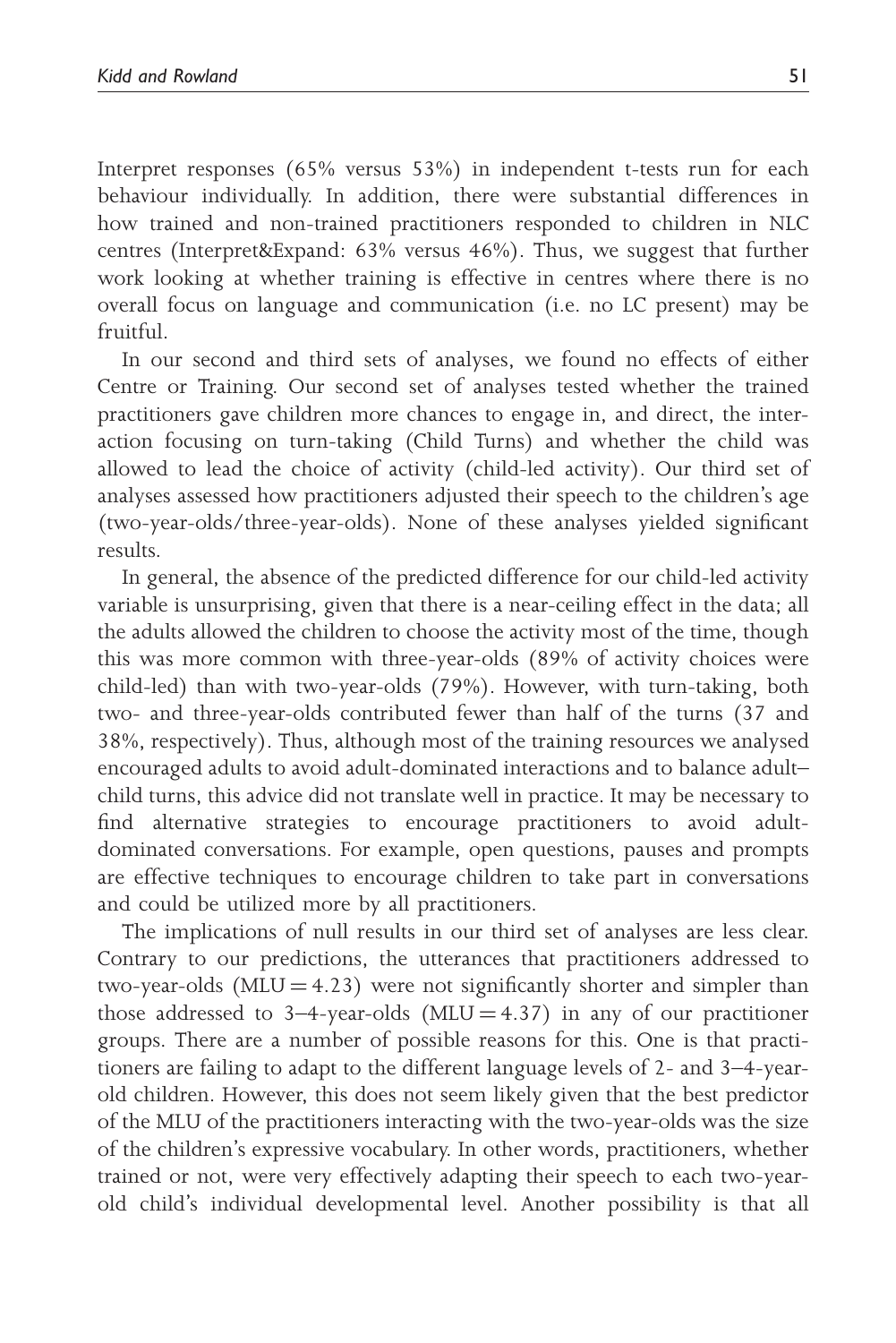practitioners are very good at adapting to children's development level, making training unnecessary. However, this too is unlikely since there was no significant adaptation to the 3–4-year-olds' expressive language level; practitioner MLU did not correlate with the CELF expressive language scores for these children.

A third possibility is that practitioners are very good at adapting their speech to that of younger children, but less good with older children, and that the training they receive fails to compensate for this. This possibility deserves further scrutiny. Although all the training resources recommend that practitioners adapt their language to the individual child, the specific advice given about how to do this tends to focus on shortening and simplifying speech (e.g. 'Keep your language simple, Use short simple sentences'). This may not be the best advice for interacting with three- and four-year-olds, who benefit more from a more sophisticated use of language, and from hearing rare words, explanations and discussions about pretence and makebelieve (Rowe, 2012). Therefore, it may be useful to revisit the advice given in training resources to ensure that it reflects the needs of advanced, and older, preschoolers, as well as the needs of younger children.

Finally, we found stronger effects of training on practitioner knowledge about language and communicative development (study 1) than on their use of the language-facilitating behaviours they had been taught (study 2). Thus, taken as a whole, our results suggest that an implicit theory of change model, which proposes that improving practitioners' knowledge and beliefs will bring about positive changes in their behaviour (Hamre et al., 2012), does not fully apply in this training context. This finding is consistent with research on the effectiveness of mass-media public-health campaigns (e.g. to reduce obesity or smoking), which has repeatedly shown that campaigns to improve knowledge about the risks and benefits of certain behaviours usually fail to yield strong, lasting effects on how often people engage in these behaviours (for one of the earliest explorations of the weak, albeit positive, correlation between knowledge and behaviour, see Bettinghaus, 1986).

Some of the factors from this literature that are known to inhibit behaviour change do not apply in the current context; factors such as the addictive nature of the behaviour (e.g. smoking or alcohol consumption) and social pressures to conform to a group. However, other factors are relevant, in particular, the idea that it is difficult to sustain behaviour change long-term. Many practitioners are likely to have entrenched ways of interacting with children, which may be hard to change, especially if the required change are quite effortful. For example, adjusting your language to the child's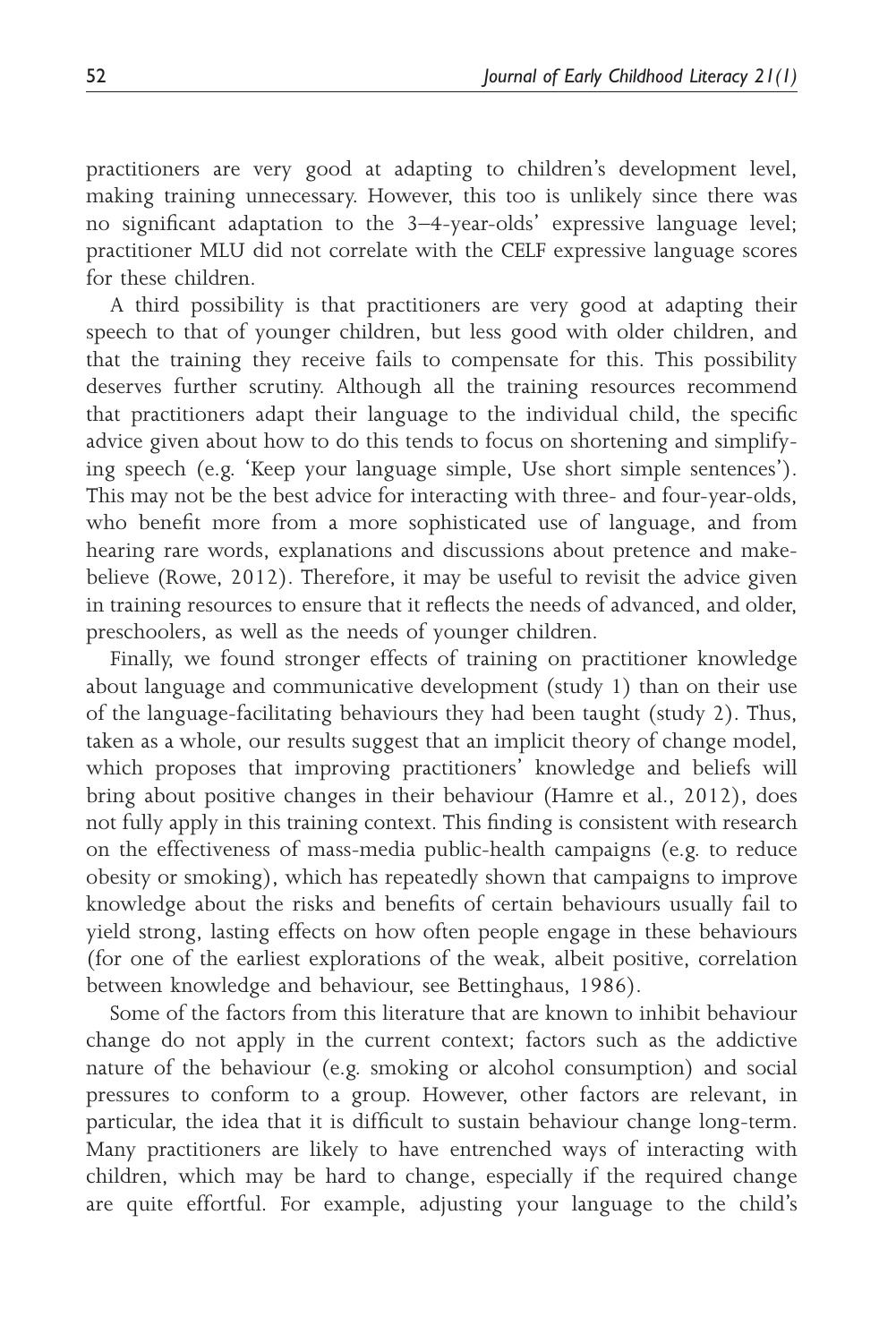developmental level can be particularly challenging since it requires continuous monitoring of the child's communicative efforts and a sophisticated understanding of the child's linguistic strengths and weaknesses. It is, thus, perhaps not surprising that the practitioners found this advice difficult to implement. In response, we note that some training programmes include a continuous evaluation stream in which practitioners video-record themselves interacting with children, and then assess their own performance together with the trainer (see e.g. Cabell et al., 2011). We do not know whether this strategy would be successful at changing the behaviours that seem most resistant to change in the present study, but this would be a fruitful avenue to explore in future.

### Limitations and conclusions

There were a number of limitations of the present work. First, in Study 2, we did not observe practitioner behaviour in the classroom, only how practitioners interact with individual children one to one. This was a deliberate decision, to allow us to code their behaviours in a fine-grained way, rather than on a global, classroom-based scale. However, since it is more difficult to implement language-promoting behaviours in a busy classroom, it is likely that we have overestimated the frequency with which practitioners use these behaviours. Second, in future studies, we should also consider the role of the child in interactions. A child's developmental level, and temperament, is likely to have a large effect on how well practitioners are able to implement trained behaviours. For example, it is harder to use a responsive, child-led mode of interaction with quieter children, or with children with lower levels of language, which means that practitioners may find it harder to use languagefacilitating behaviours with precisely those children who need it most. Third, it is possible that our measures of the child's language level were not accurate enough or were not capturing the type of variation that practitioners are adapting too (e.g. child MLU). Future studies should include multiple measures of child language in order to assess this possibility. Fourth and finally, uneven sample sizes for some analyses in Study 1 and small sample sizes in Study 2, due to the labour-intensive nature of the coding, mean that replications are required to confirm the robustness of some of the results, particularly those regarding the effect of age and training on practitioner knowledge and behaviour.

In conclusion, the advice offered to preschool practitioners about how to boost children's language and communicative development is remarkably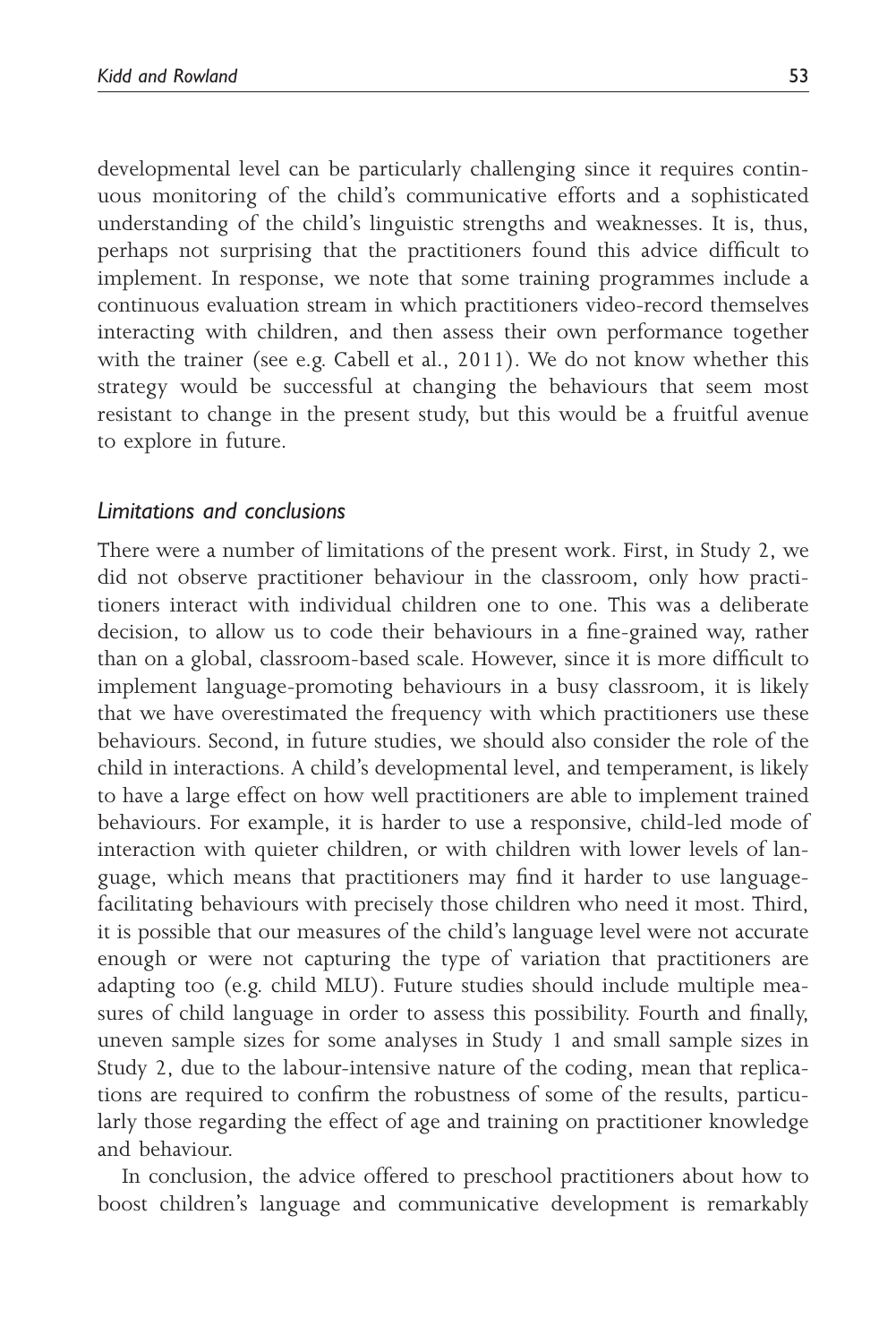consistent across training manuals, and it is, in the main, well supported by the research literature. Practitioners retain the knowledge they have been taught, both about how children learn and about how to promote this learning. This knowledge translates into better practice, in that trained practitioners use some behaviours more often when interacting with children. However, the translation of some techniques into overt behaviour (e.g. turn-taking, adapting to the child's developmental level) could be more effective. In addition, we have found evidence for the effectiveness of the LC model in which at least one practitioner in a centre receives intensive training in language and communicative development and acts as an expertise hub for that centre.

#### Acknowledgements

We thank Sefton Local Authority School Readiness Team and all the centres, practitioners and children who took part.

#### Funding

The authors disclosed receipt of the following financial support for the research, authorship and/or publication of this article: The second author was supported by the International Centre for Language and Communicative Development at the University of Liverpool (LuCiD). The support of the Economic and Social Research Council (ES/l008955/1) is gratefully acknowledged.

#### **Notes**

- 1. Since these data were collected, a smaller 17-item version of the SPEAK II has been published (Suskind et al., 2017)
- 2. Levene's test was significant, so statistics for equal variances are not assumed.

#### **References**

- Akhtar N (1999) Acquiring basic word order: Evidence for data-driven learning of syntactic structure. Journal of Child Language 26(2): 339–356.
- Barnes S, Gutfreund M, Satterly D, et al. (1983) Characteristics of adult speech which predict children's language development. Journal of Child Language 10(1): 65–84.
- Beck IL, McKeown MG and Kucan L (2013) Bringing Words to Life: Robust Vocabulary for Instruction. New York: Guilford Press.
- Bercow J (2008) The Bercow Report: A Review of Services for Children and Young People (0–19) with Speech, Language and Communication Needs. Nottingham: DCSF.
- Bettinghaus EP (1986) Health promotion and the knowledge-attitude-behavior continuum. Preventive Medicine 15(5): 475–491.
- Bishop DVM and Snowling MJ (2004) Developmental dyslexia and specific language impairment: Same or different? Psychological Bulletin 130(6): 858–886.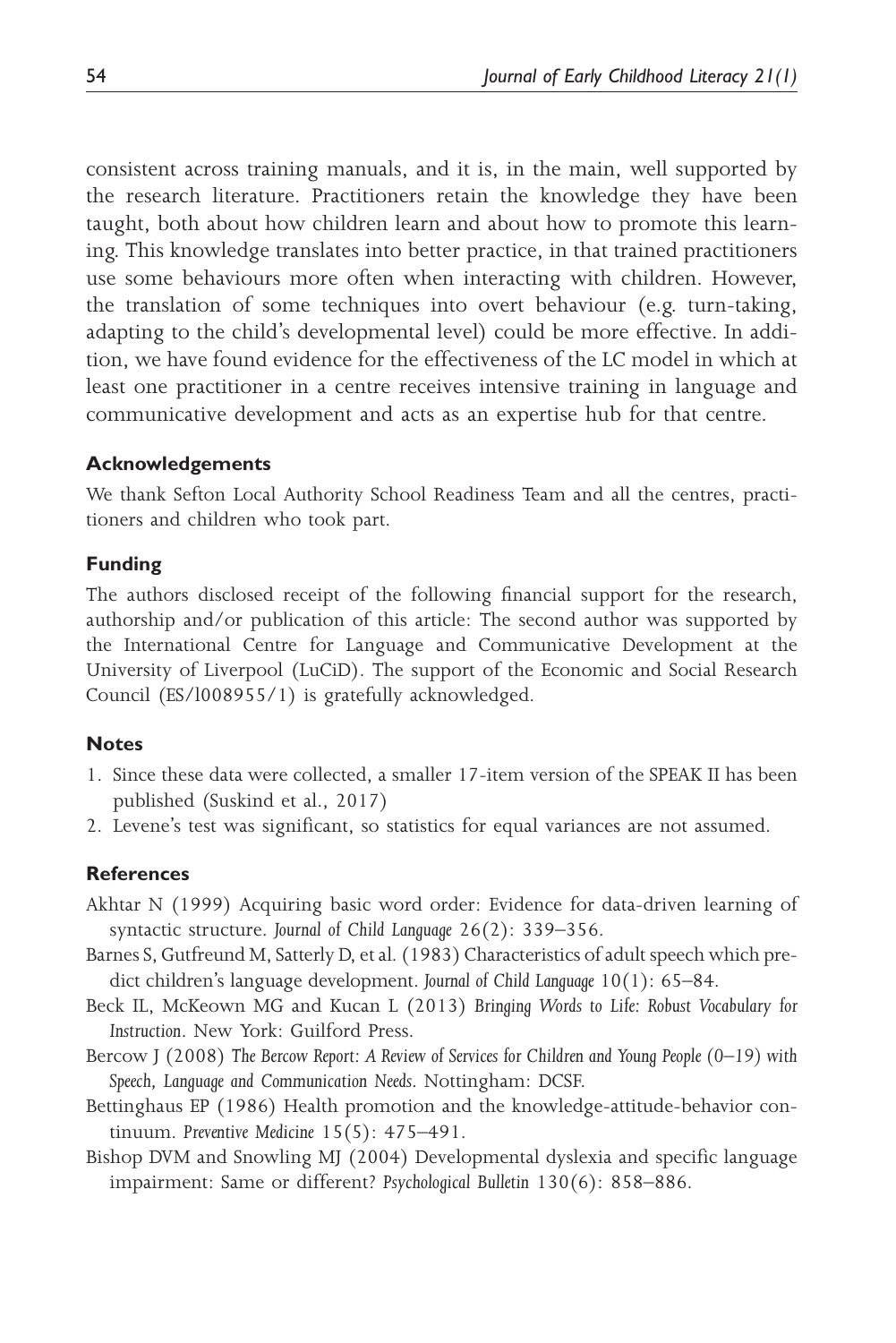- Blanden J (2006) 'Bucking the trend': What enables those who are disadvantaged in childhood to succeed later in life? Pensions 31: 36.
- Bond MA and Wasik BA (2009) Conversation stations: Promoting language development in young children. Early Childhood Education Journal 36(6): 467–473.
- Bornstein MH, Haynes MO and Painter KM (1998) Sources of child vocabulary competence: A multivariate model. Journal of Child Language 25(2): 367–393.
- Brown R (1973) A first language: The early stages. Cambridge, MA: Harvard University Press.
- Bryant PE, Bradly L, MacLean M, et al. (1989) Nursery rhymes, phonological skills and reading. Journal of Child Language 16: 407–428.
- Burchinal M, McCartney K, Steinberg L, et al. (2011) Examining the Black-White achievement gap among low-income children using the NICHD study of early child care and youth development. Child Development 82(5): 1404–1420.
- Buysse V, Castro DC and Peisner-Feinberg E (2010) Effects of a professional development program on classroom practices and outcomes for Latino dual language learners. Early Childhood Research Quarterly 25(2): 194–206.
- Cabell SQ, Justice LM, McGinty AS, et al. (2015) Teacher-child conversations in preschool classrooms: Contributions to children's vocabulary development. Early Childhood Research Quarterly 30(PA): 80–92.
- Cabell SQ, Justice LM, Piasta SB, et al. (2011) The impact of teacher responsivity education on preschoolers' language and literacy skills. American Journal of Speech-Language Pathology 20(4): 315–330.
- Cartmill E, Armstrong BF, Gleitman LR, et al. (2013) Quality of early parent input predicts child vocabulary 3 years later. Proceedings of the National Academy of Sciences 110(28): 11278–11283.
- Choi S (2000) Caregiver input in English and Korean: Use of nouns and verbs in book-reading and toy-play contexts. Journal of Child Language 27(1): 69–96.
- Cleave PL, Becker SD, Curran MK, et al. (2015) The efficacy of recasts in language intervention: A systematic review and meta-analysis. American Journal of Speech-Language Pathology 24(2): 237–255.
- Clegg J, Hoiss C and Rutter M (1999) Life sentence. RCSLT Bulletin 571: 16–18.
- Demir-Vegter S, Aarts R and Kurvers J (2014) Lexical richness in maternal input and vocabulary development of Turkish preschoolers in the Netherlands. Journal of Psycholinguistic Research 43(2): 149–165.
- Dickinson DK, Freiberg JB and Barnes EM (2013) Why are so few interventions really effective?: A call for fine-grained research methodology. In: Neuman SB and Dickinson DK (eds) Handbook of Early Literacy Research. New York: Guilford Press, pp. 337–357.
- Dickinson DK, Hofer KG, Barnes EM, et al. (2014) Examining teachers' language in head start classrooms from a systemic linguistics approach. Early Childhood Research Quarterly 29(3): 231–244.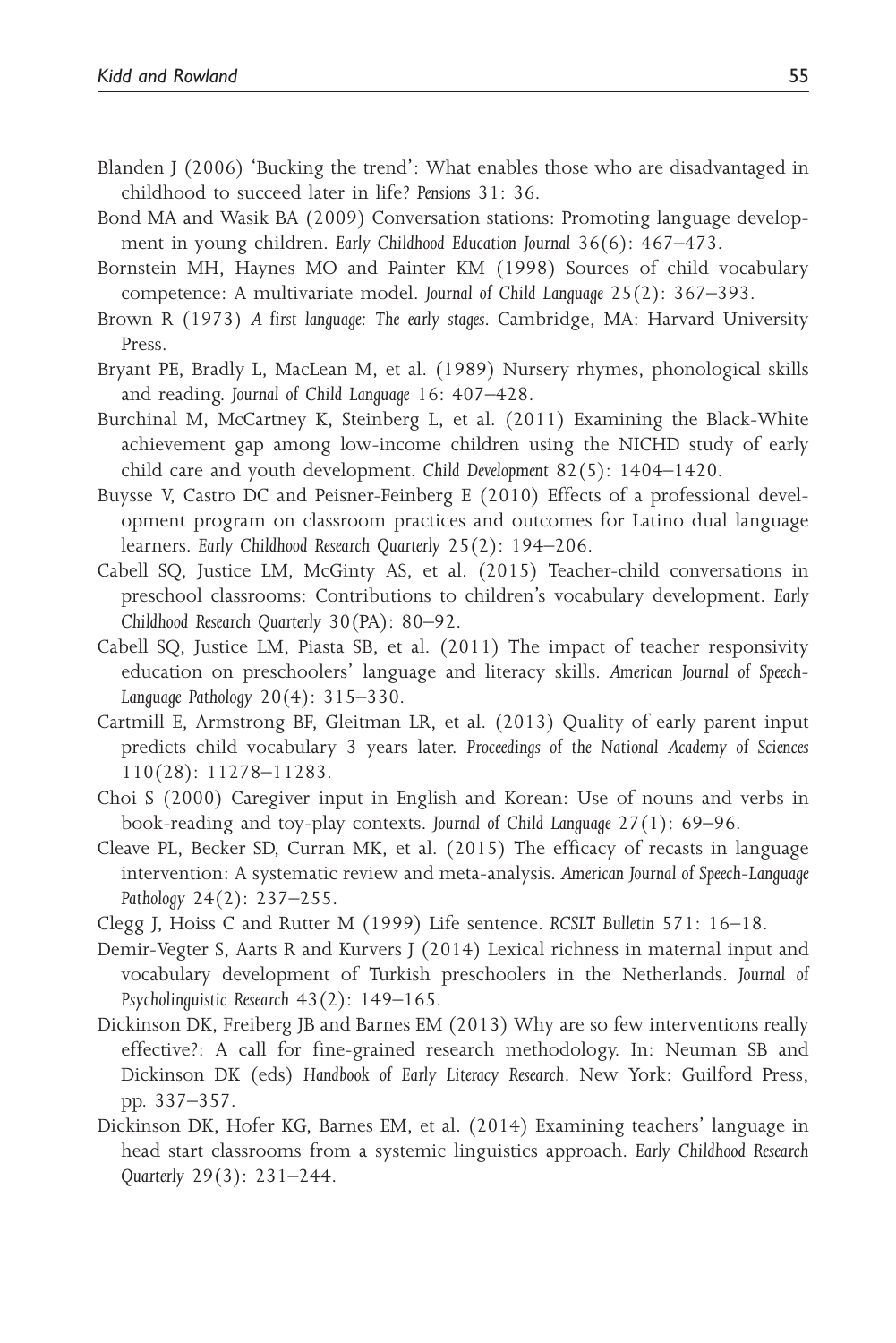- Dickinson DK and Porche MV (2011) Relation between language experiences in preschool classrooms and children's kindergarten and fourth-grade language and reading abilities. Child Development 82(3): 870–886.
- Dunham PJ, Dunham F and Curwin A (1993) Joint-attentional states and lexical acquisition at 18 months. Developmental Psychology 29(5): 827–831.
- Dunst CJ, Meter D and Hamby DW (2011) Relationship between young children's nursery rhyme experiences and knowledge and phonological and print-related abilities. CELL Papers  $4(1)$ :  $1-12$ .
- Early DM, Maxwell KL, Ponder BD, et al. (2017) Improving teacher-child interactions: A randomized controlled trial of Making the Most of Classroom Interactions and My Teaching Partner professional development models. Early Childhood Research Quarterly 38: 57–70.
- Eccles MP, Grimshaw JM, MacLennan G, et al. (2012) Explaining clinical behaviors using multiple theoretical models. Implementation Science 7(1): 99.
- Fenson L, Marchman VA, Thal DJ, et al. (2006) The MacArthur-Bates Communicative Development Inventories User's Guide and Technical Manual, 2nd ed. Baltimore, MD: Brookes Publishing Co.
- Gest SD, Holland-Coviello R, Welsh JA, et al. (2006) Language development subcontexts in head start classrooms: Distinctive patterns of teacher talk during free play, mealtime, and book reading. Early Education & Development 17(2): 293–315.
- Girolametto L, Weitzman E and Greenberg J (2003) Training day care staff to facilitate children's language. American Journal of Speech-Language Pathology 12(3): 299–311.
- Goddard M, Durkin K and Rutter DR (1985) The semantic focus of maternal speech: A comment on Ninio and Bruner (1978). Journal of Child Language 12(1): 209–213.
- Hamre BK, Pianta RC, Burchinal M, et al. (2012) A course on effective teacher-child interactions: Effects on teacher beliefs, knowledge, and observed practice. American Educational Research Journal 49(1): 88–123.
- Hart B and Risley TR (1995) Meaningful Differences in the Everyday Experiences of Young American Children. Baltimore, MD: Brookes Publishing Co.
- Hillman J and Williams T (2015) Early Years Education and Childcare: Lessons from Evidence and Future Priorities. London: Nuffield Foundation.
- Hoff E (2003) Causes and consequences of SES-related differences in parent-to-child speech. In: Bornstein MH (ed.) Socioeconomic Status, Parenting, and Child Development. Mahwah, NJ: Erlbaum, pp. 147–160.
- Hoff E (2006) How social contexts support and shape language development. Developmental Review 26: 55–88.
- Hoff E and Naigles L (2002) How children use input to acquire a lexicon. Child Development 73(2): 418.
- Hoff-Ginsberg E (1985) Some contributions of mothers' speech to their children's syntactic growth. Journal of Child Language 12(2): 367–385.
- Hoff-Ginsberg E (1986) Function and structure in maternal speech: Their relation to the child's development of syntax. Developmental Psychology 22(2): 155–163.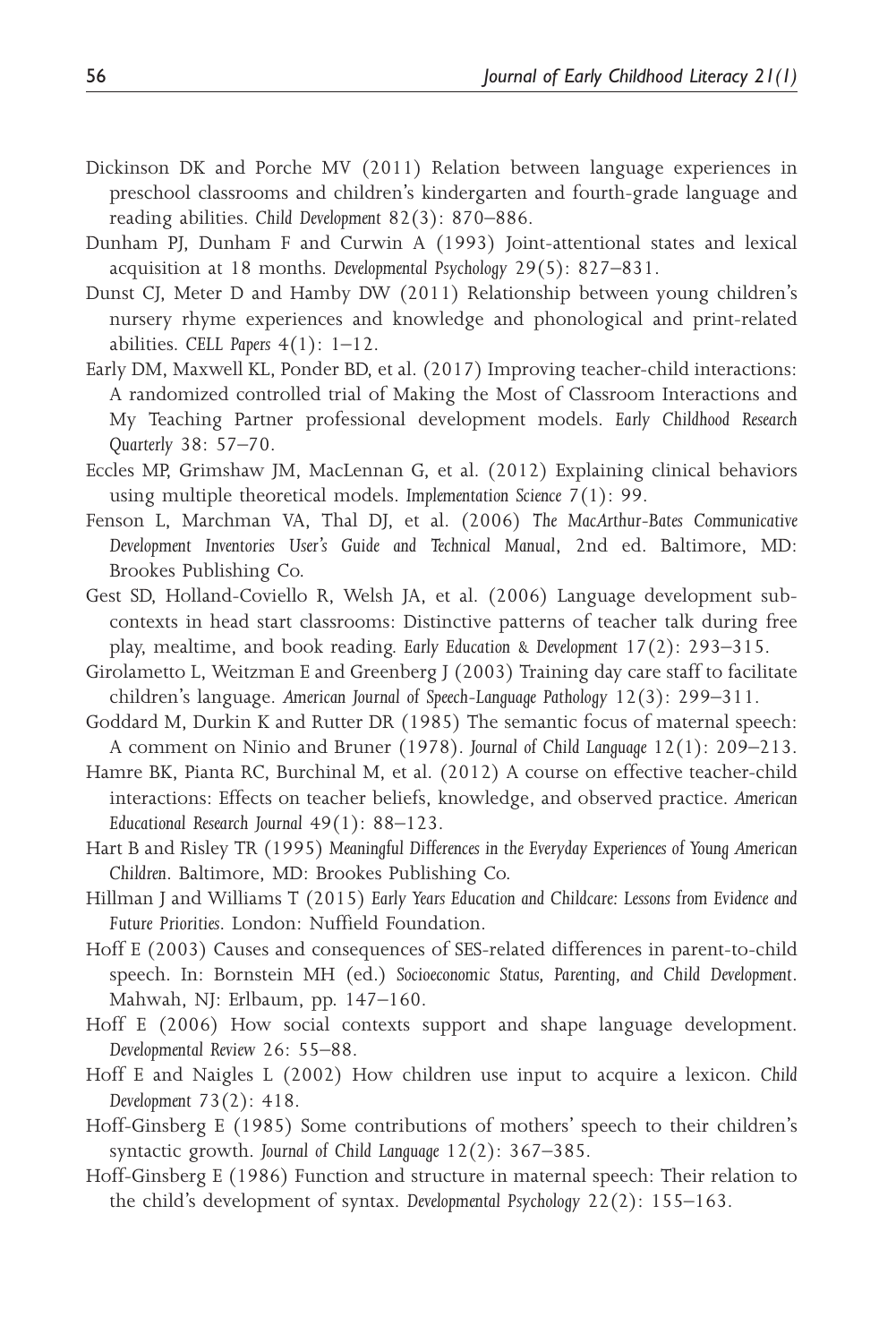- Hoff-Ginsberg E (1991) Mother-child conversation in different social classes and communicative settings. Child Development 62(4): 782–796.
- Hoff-Ginsberg E and Shatz M (1982) Linguistic input and the child's acquisition of language. Psychological Bulletin 92(1): 3–26.
- Houston-Price C, Mather E and Sakkalou E (2007) Discrepancy between parental reports of infants' receptive vocabulary and infants' behaviour in a preferential looking task. Journal of Child Language 34(4): 701–724.
- Hurtado N, Marchman VA and Fernald A (2008) Does input influence uptake? Links between maternal talk, processing speed and vocabulary size in Spanish-learning children. Developmental Science 11(6): F31–F39.
- Huttenlocher J, Vasilyeva M, Cymerman E, et al. (2002) Language input and child syntax. Cognitive Psychology 45(3): 337–374.
- Huttenlocher J, Waterfall H, Vasilyeva M, et al. (2010) Sources of variability in children's language growth. Cognitive Psychology 61: 343–365.
- Jones CP and Adamson LB (1987) Language use in mother-child and mother-childsibling interactions. Child Development 58(2): 356.
- Landry SH, Swank PR, Anthony JL, et al. (2011) An experimental study evaluating professional development activities within a state funded pre-kindergarten program. Reading and Writing  $24(8)$ : 971-1010.
- Lieven EVM. Crosslinguistic and crosscultural aspects of language addressed to children. In Gallaway C and Richards BJ (eds) Input and interaction in language acquisition. New York, NY: Cambridge University Press, pp. 56–73.
- Lonigan CJ, Anthony JL, Bloomfield BG, et al. (1999) Effects of two shared-reading interventions on emergent literacy skills of at-risk preschoolers. Journal of Early Intervention 22(4): 306–322.
- McGillion ML, Herbert JS, Pine JM, et al. (2013) Supporting early vocabulary development: What sort of responsiveness matters. IEEE Transactions on Autonomous Mental Development 5(3): 240–248.
- MacWhinney B (2000) The CHILDES Project: Tools for Analyzing Talk. Mahwah, NJ: Lawrence Erlbaum Associates.
- Markussen-Brown J, Juhl CB, Piasta SB, et al. (2017) The effects of language- and literacy-focused professional development on early educators and children: A bestevidence meta-analysis. Early Childhood Research Quarterly 38: 97–115.
- Marteau TM and Lerman C (2001) Genetic risk and behavioural change. British Medical Journal (Clinical Research Ed.) 322(7293): 1056–1059.
- Nelson K, Carskaddon G and Bonvillian J (1973) Syntax acquisition: Impact of experimental variation in adult verbal interaction with the child. Child Development 44(3): 497–504.
- Newport E, Gleitman H and Gleitman L (1977) Mother, I'd rather do it myself: Some effects and non-effects of maternal speech style. In: Snow CE and Ferguson CF (eds) Talking to Children: Language Input and Interaction. Cambridge: Cambridge University Press, pp.109–150.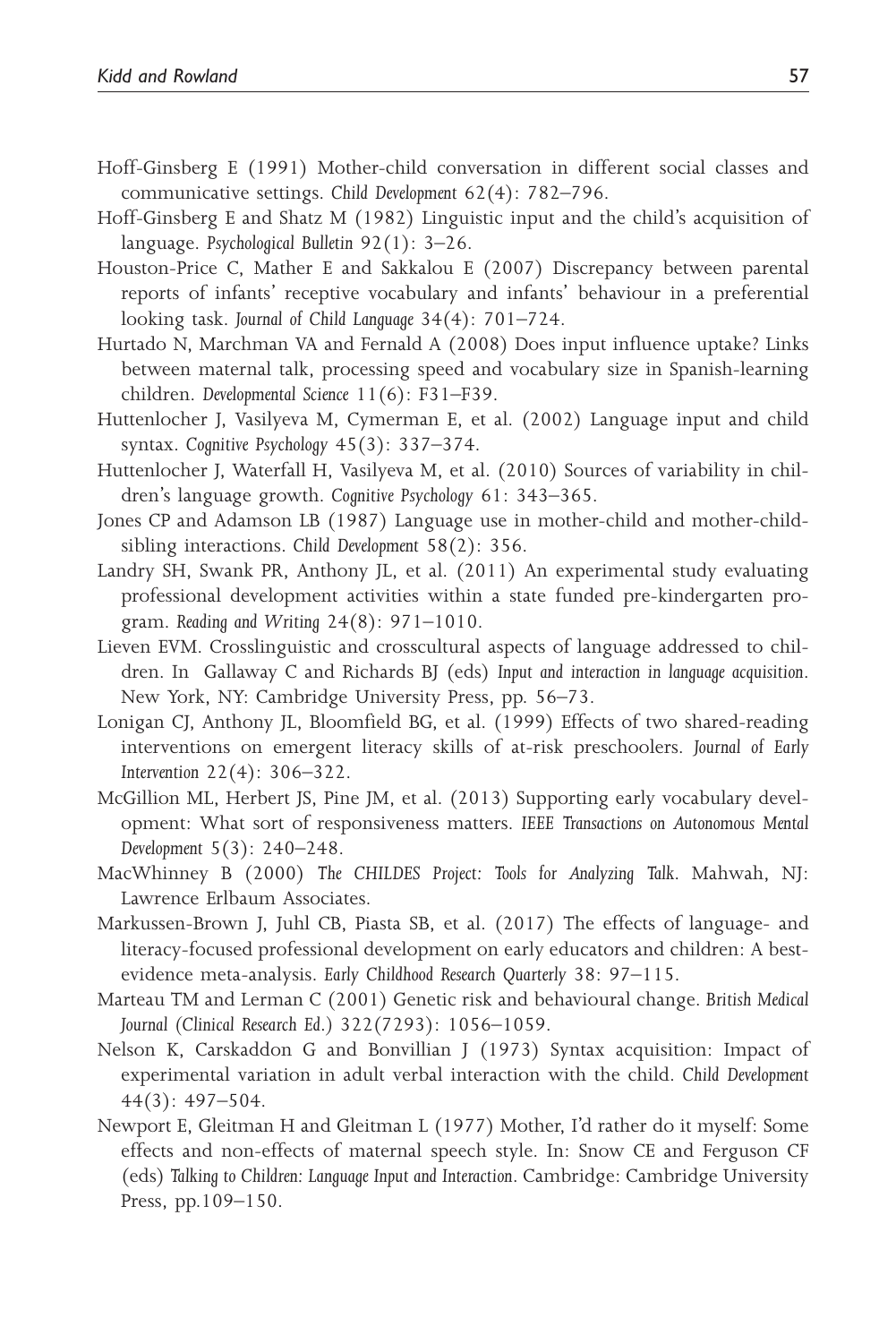- Nicholas H, Lightbown PM and Spada N (2001) Recasts as feedback to language learners. Language Learning 51(4): 719–758.
- Payne AC, Whitehurst GJ and Angell AL (1994) The role of home literacy environment in the development of language ability in preschool children from lowincome families. Early Childhood Research Quarterly 9(3–4): 427–440.
- Pelatti CY, Piasta SB, Justice LM, et al. (2014) Language- and literacy-learning opportunities in early childhood classrooms: Children's typical experiences and withinclassroom variability. Early Childhood Research Quarterly 29(4): 445–456.
- Phillips BM, Ingrole SA, Burris PW, et al. (2017) Investigating predictors of fidelity of implementation for a preschool vocabulary and language curriculum. Early Child Development and Care 187(3–4): 542–553.
- Pianta RC, La Paro KM and Hamre BK (2008) Classroom Assessment Scoring System Manual, Pre-k. Baltimore, MD: Paul H. Brookes.
- Pianta RC, La Paro KM, Payne C, et al. (2002) The relation of kindergarten classroom environment to teacher, family, and school characteristics and child outcomes. The Elementary School Journal 102(3): 225–238.
- Piasta SB, Justice LM, Cabell SQ, et al. (2012) Impact of professional development on preschool teachers' conversational responsivity and children's linguistic productivity and complexity. Early Childhood Research Quarterly 27(3): 387–400.
- Piasta SB, Justice LM, O'Connell AA, et al. (2017) Effectiveness of large-scale, statesponsored language and literacy professional development on early childhood educator outcomes. Journal of Research on Educational Effectiveness 10(2): 354–378.
- Powell DR, Diamond KE, Burchinal MR, et al. (2010) Effects of an early literacy professional development intervention on Head Start teachers and children. Journal of Educational Psychology 102(2): 299–312.
- Rowe ML (2012) A longitudinal investigation of the role of quantity and quality of child-directed speech in vocabulary development. Child Development 83(5): 1762–1774.
- Rowland C (2014) Understanding Child Language Acquisition. Abingdon: Routledge.
- Scarborough H and Dobrich W (1994) On the efficacy of reading to preschoolers. Developmental Review 14(3): 245–302.
- Snow CE, Arlman-Rupp A, Hassing Y, et al. (1976) Mothers' speech in three social classes. Journal of Psycholinguistic Research 5(1): 1–20.
- Suskind D, Leffel KR, Graf E, et al. (n.d.) The SPEAK: The survey of parental/providers' expectations and knowledge of early childhood cognitive and language development. Unpublished manuscript, University of Chicago.
- Suskind DL, Leffel KR, Graf E, et al. (2016) A parent-directed language intervention for children of low socioeconomic status: A randomized controlled pilot study. Journal of Child Language 43(2): 366–406.
- Suskind DL, Leung CYY, Webber RJ, et al. (2017) Development of the Survey of Parent/Provider Expectations and Knowledge (SPEAK). First Language 38(3): 1–20.
- Tamis-LeMonda CS, Bornstein MH and Baumwell L (2001) Maternal responsiveness and children's achievement of language milestones. Child Development 72(3): 748–767.